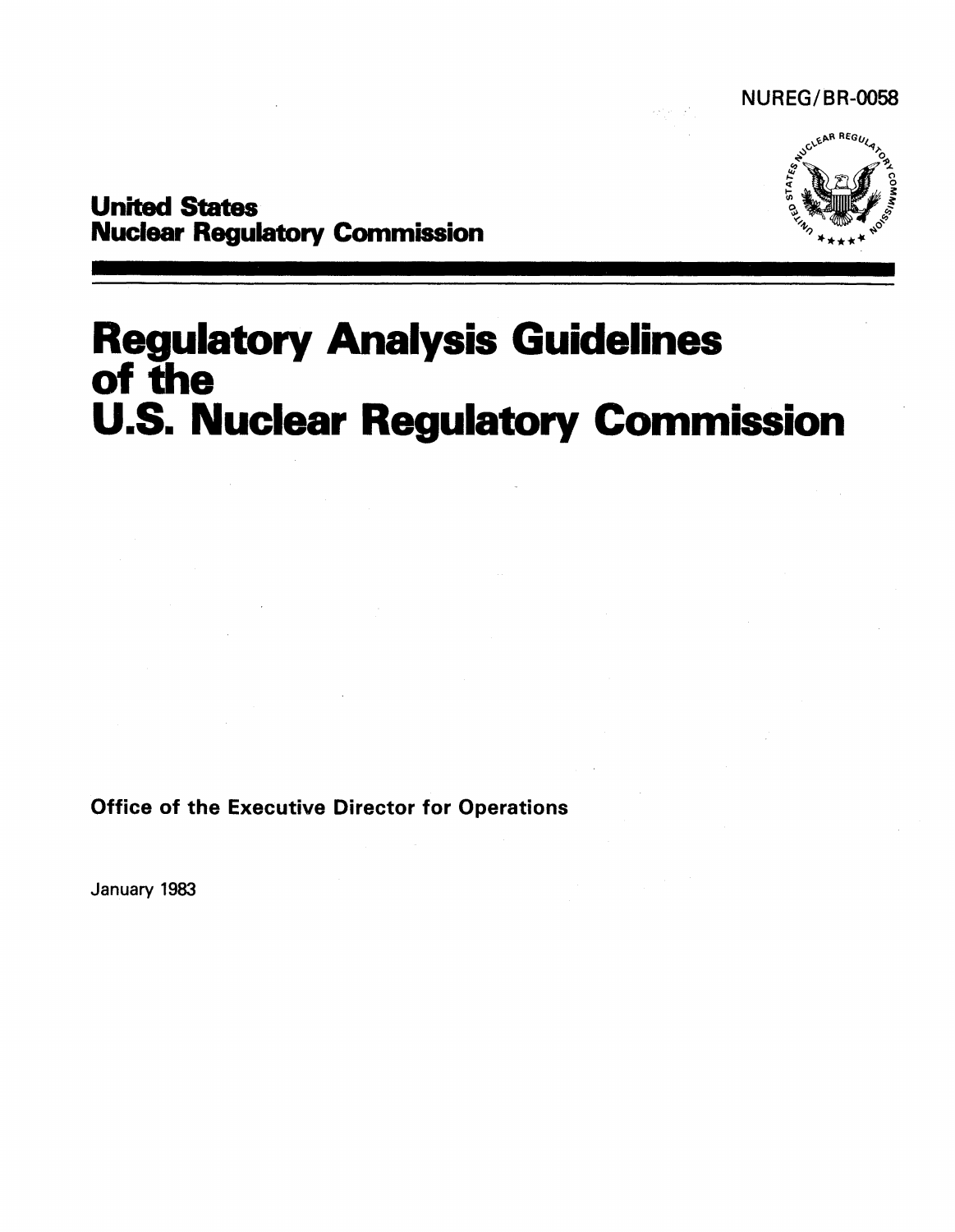# Available from

GPO Sales Program Division of Technical Informatior. and Document Control U.S. Nuclear Regu.atory Commission Washington, UC 20555

Printed copy price:  $#3.75$ 

and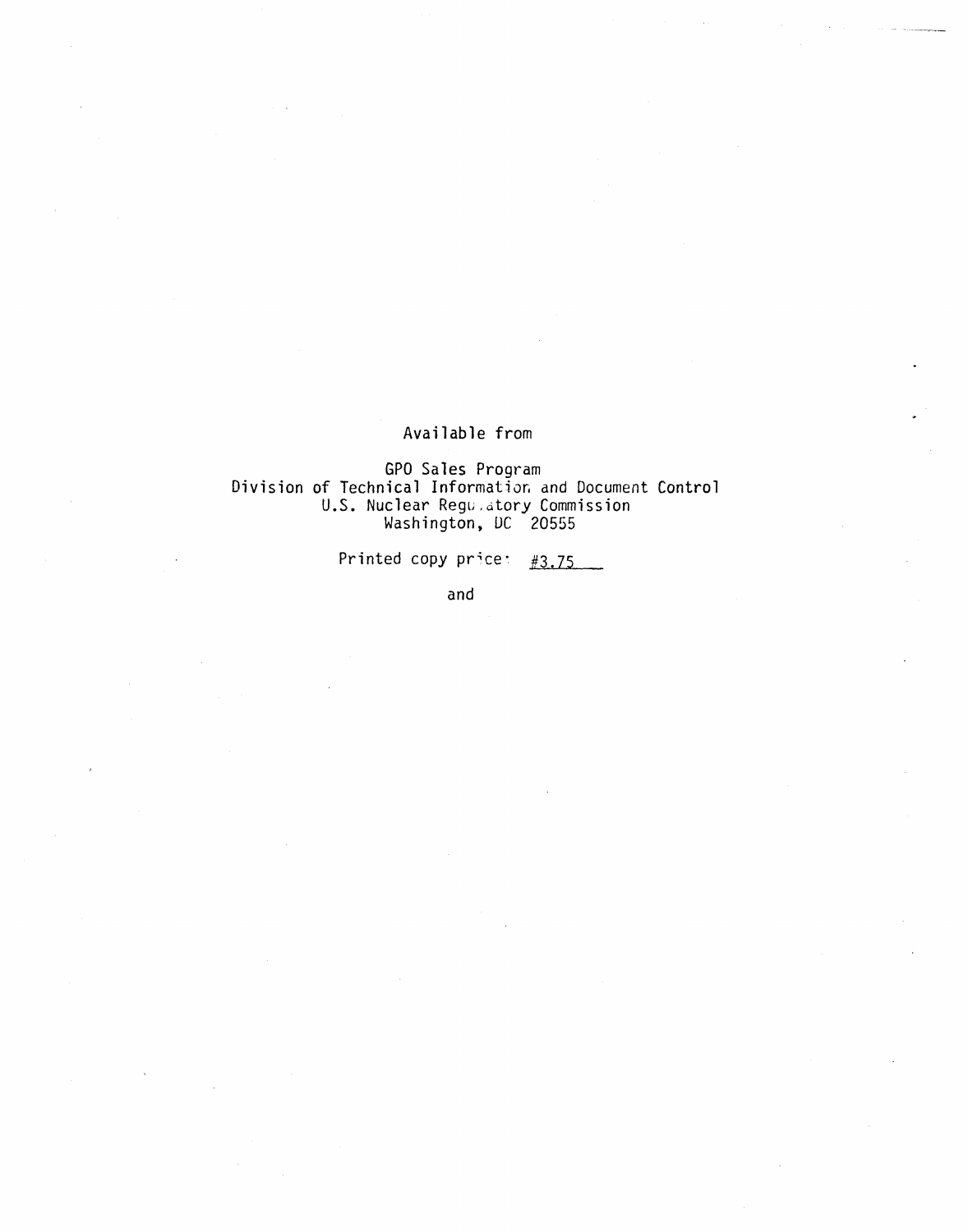

# UNITED STATES NUCLEAR REGULATORY COMMISSION WASHINGTON, D. C. 20555

December 13, 1982

MEMORANDUM FOR: Office Directors and Regional Administrators

FROM: William J. Dircks Executive Director for Operations

SUBJECT: ADOPTION OF REGULATORY ANALYSIS GUIDELINES TO REPLACE VALUE IMPACT GUIDELINES

On December 7, 1981, I appointed an interoffice task group to review the Commission's guidelines for performing value impact analvses and to recommend changes that would improve their use and quality. The revised guidelines, Regulatory Analysis Guidelines, are enclosed. A regulatory<br>analysis, prepared pursuant to these guidelines, must accompany all proposed<br>rules and final rules to which the quidelines apply which are submitted fo review by the Committee to Review Generic Requirements and the Deputy Executive Director for Regional Operations and Generic Requirements and for decision by the Executive Director for Operations and the Commissioners.

The guidelines provide for a structured, but general framework for analyzing<br>alternative regulatory actions. They provide instructions for completing<br>tasks necessary for a sound regulatory analysis. They also provide the f to tai or the depth and length of an analysis to the . anificance of the regulatory action being considered. The procedures also provide for the incorporation of analyses of information collections required by the Paperwork Reduction Act and analyses of impacts on small entities required by the Regulatory Flexibility Act. A checklist approach is recommended for the use by the staff in identifying effects of alternative regulatory actions on other NRC programs, licensee operations, and other activities. A sample checklist is enclosed with the guidelines as well as a list of effects that illustrate consequences that could result in a cost or benefit.

To assure that other rulemaking actions and non-rulemaking generic requirements are also supported by a sufficient analysis, an evaluation of the action being proposed that addresses the topics set forth in Section III.B of the guidelines must be prepared. The evaluation at a minimum must include an assessment of the costs and benefits of the proposed action compared to the existing situation, but need not be as extensive or detailed as required for rules which fall within the coverage of the guidelines. The evaluation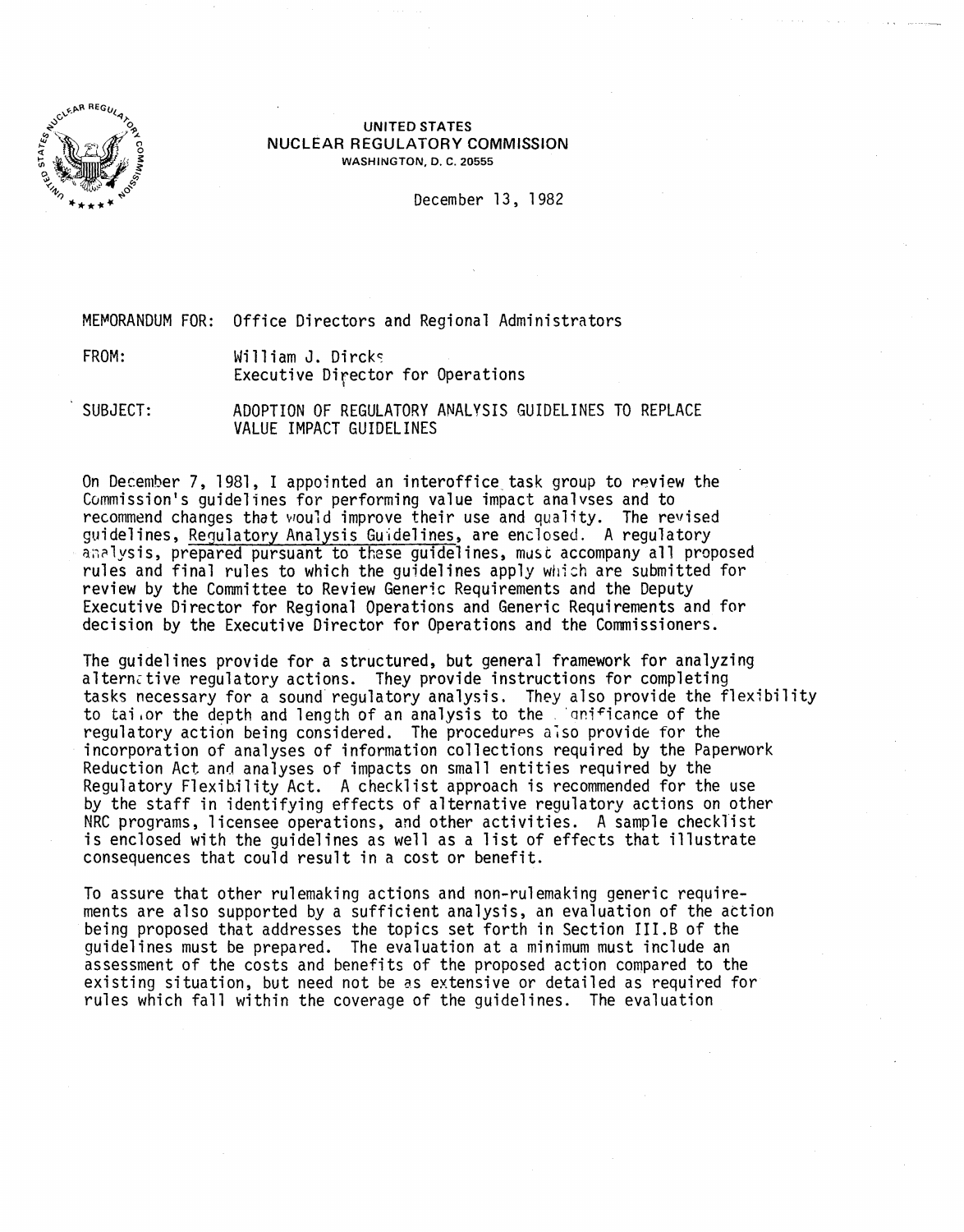shall accompany all rulemaking actions which do not meet the threshold criteria for performing a regulatory analysis and other generic requirements that are submitted for review to the Committee to Review Generic Requirements or to the Deputy Executive Director for Regional Operations and Generic Requirements, or for decision by the Executive Director for Operations or the Commission.

 $4$  , the sun in the

William J. Dircks Executive Director for Operations

Enclosures: As Stated

cc: Chairman Palladino Commissioner Ahearne Commissioner Roberts Commissioner Asselstine **SECY** OGC OPE PDR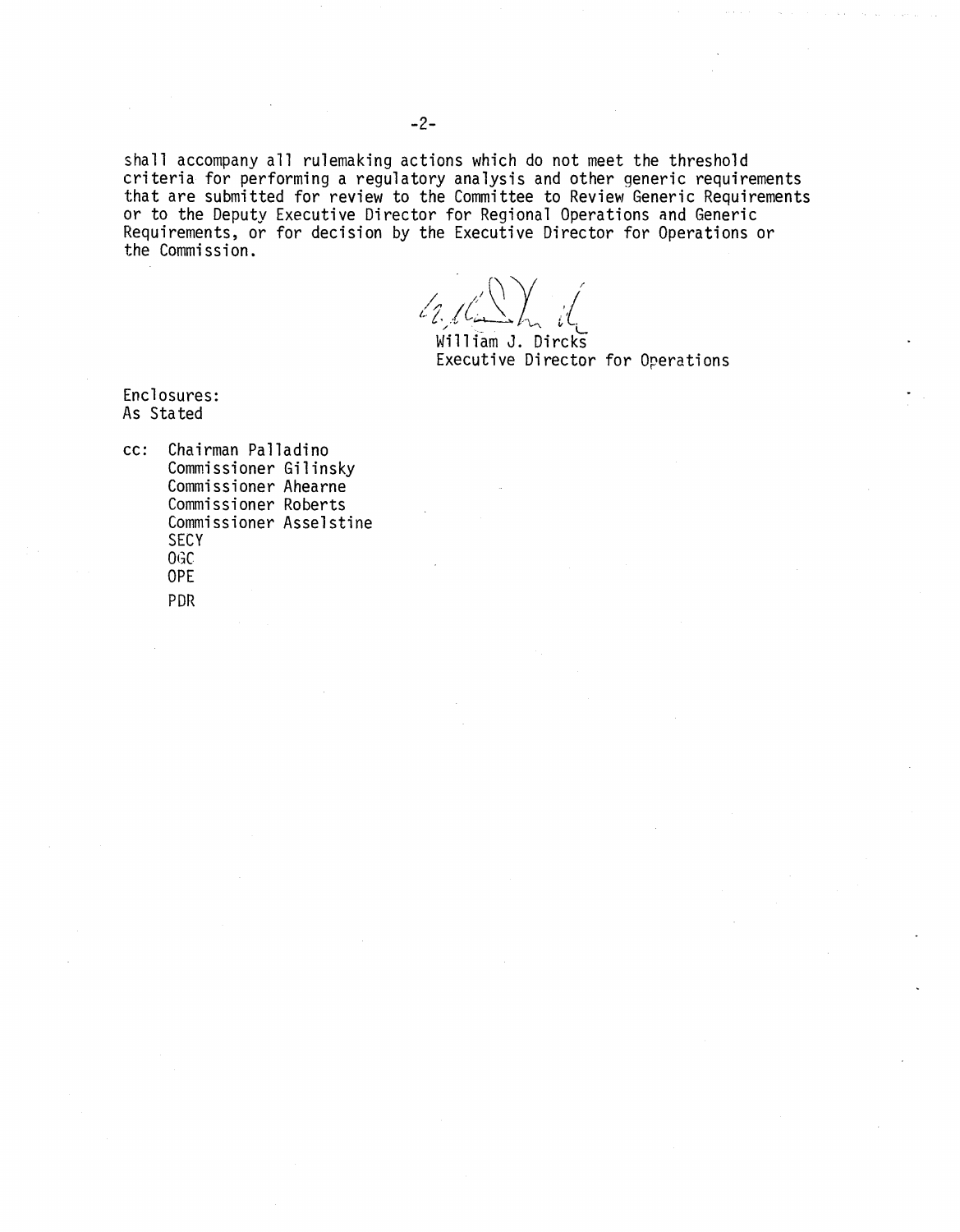REGULATORY ANALYSIS GUIDELINES OF THE UNITED STATES NUCLEAR REGULATORY COMMISSION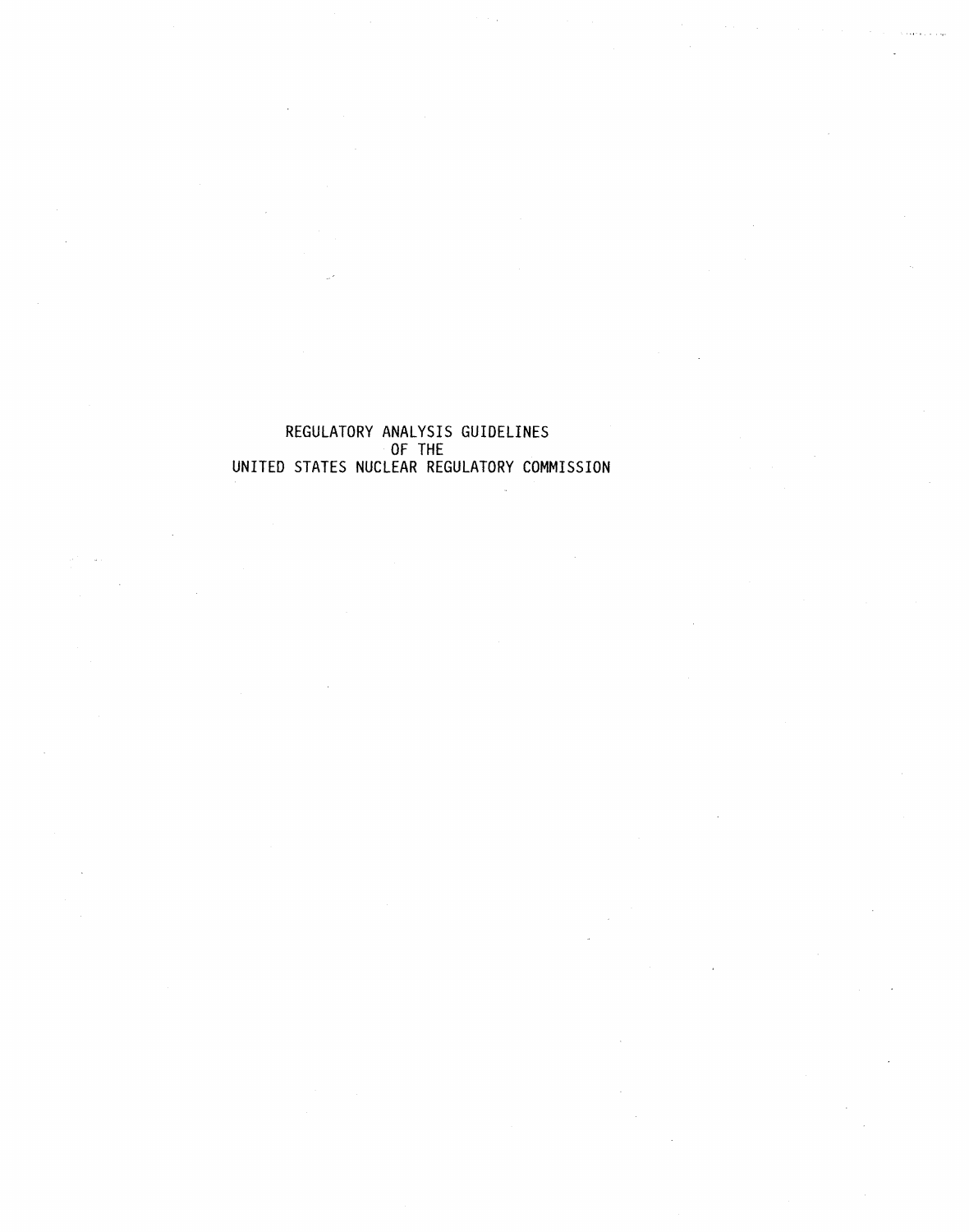$\label{eq:2.1} \frac{d\mathbf{y}}{d\mathbf{x}} = \frac{1}{2} \sum_{i=1}^n \frac{d\mathbf{y}}{d\mathbf{x}} \mathbf{y}_i \mathbf{y}_i \mathbf{y}_i \mathbf{y}_i \mathbf{y}_i \mathbf{y}_i \mathbf{y}_i \mathbf{y}_i \mathbf{y}_i$  $\label{eq:2.1} \frac{d\mathbf{r}}{dt} = \frac{1}{2} \left( \frac{d\mathbf{r}}{dt} + \frac{d\mathbf{r}}{dt} \right)$  $\label{eq:2.1} \begin{split} \mathcal{L}_{\text{max}}(\mathcal{L}_{\text{max}}) = \mathcal{L}_{\text{max}}(\mathcal{L}_{\text{max}}) \end{split}$ 

 $\mathcal{O}(\mathcal{O}_\mathcal{O})$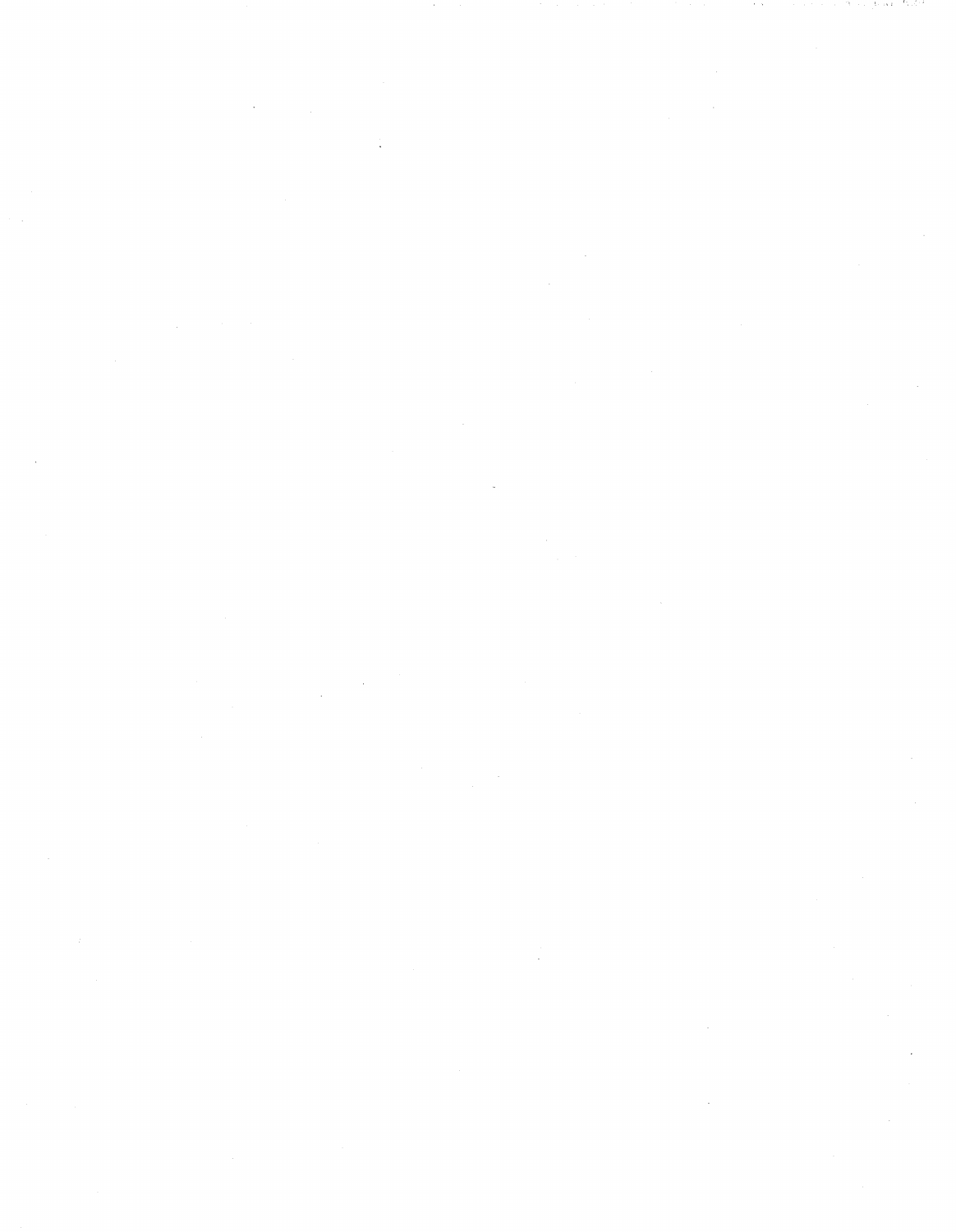# TABLE OF CONTENTS

|     |             |                            |                                                                                                                                            | Page                                          |
|-----|-------------|----------------------------|--------------------------------------------------------------------------------------------------------------------------------------------|-----------------------------------------------|
| Ι.  |             |                            |                                                                                                                                            | 1                                             |
| II. |             |                            |                                                                                                                                            | 1                                             |
|     |             |                            | III. Instructions for Preparing a Regulatory Analysis                                                                                      | $\overline{2}$                                |
|     | Α.          |                            | Instructions for Preparing a Regulatory Analysis                                                                                           | $\overline{2}$                                |
|     |             | 1.<br>2.<br>3.<br>4.<br>5. | Scope of the Analysis<br>Consideration of Alternatives<br>Analyses Required by Statute<br>Relationship to the Generic Environmental Impact | $\mathbf{2}$<br>$\overline{c}$<br>3<br>3<br>3 |
|     | B.          |                            | Contents and Format for the Regulatory Analysis                                                                                            | 3                                             |
|     |             | 1.<br>2.<br>3.<br>4.       | Statement of the Problem                                                                                                                   | 3<br>4<br>4<br>4                              |
|     |             |                            | Costs and Benefits of Alternatives<br>a.<br>Impact on Other Requirements<br>b.<br>c.                                                       | 4<br>5<br>5                                   |
|     |             | 5.<br>6.                   | Decision Rationale                                                                                                                         | 5<br>5                                        |
|     |             |                            | Schedule for Implementing the coposed Action<br>a.<br>Relationship to Other Existing or Proposed<br>b.                                     | 5<br>6                                        |
|     | Appendices: |                            |                                                                                                                                            |                                               |
|     |             |                            | Appendix A - Analyses Required to Justify the Imposition of an<br>Information Collection Requirement                                       | $A-1$                                         |
|     |             |                            | Appendix B - Analyses Required When a Substantial Number of Small<br>Entities will be Impacted                                             | $B-1$                                         |
|     |             |                            | Appendix C - Checklist for Identifying Potential Impacts on NRC<br>Programs, Licensee Operations and Other Activities                      | $C-1$                                         |
|     |             |                            | Appendix D - Examples of Effects that Could Result in a Cost or                                                                            |                                               |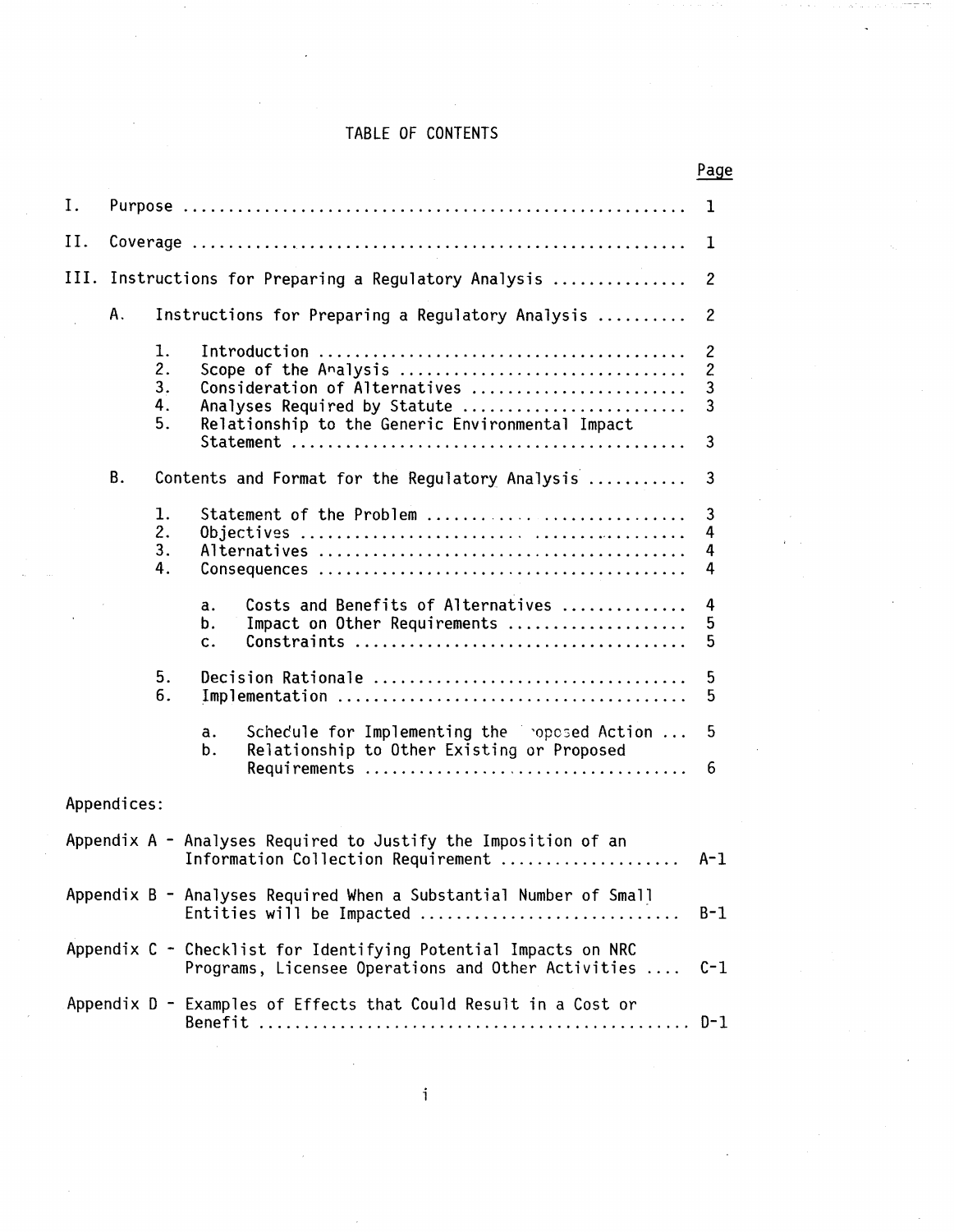$\label{eq:2.1} \frac{1}{2} \sum_{i=1}^n \frac{1}{2} \sum_{j=1}^n \frac{1}{2} \sum_{j=1}^n \frac{1}{2} \sum_{j=1}^n \frac{1}{2} \sum_{j=1}^n \frac{1}{2} \sum_{j=1}^n \frac{1}{2} \sum_{j=1}^n \frac{1}{2} \sum_{j=1}^n \frac{1}{2} \sum_{j=1}^n \frac{1}{2} \sum_{j=1}^n \frac{1}{2} \sum_{j=1}^n \frac{1}{2} \sum_{j=1}^n \frac{1}{2} \sum_{j=1}^n \frac{$  $\label{eq:2.1} \frac{d\mathbf{r}}{d\mathbf{r}} = \frac{1}{2} \sum_{i=1}^n \frac{d\mathbf{r}}{d\mathbf{r}} \left( \frac{d\mathbf{r}}{d\mathbf{r}} \right)^2 \left( \frac{d\mathbf{r}}{d\mathbf{r}} \right)^2 \left( \frac{d\mathbf{r}}{d\mathbf{r}} \right)^2 \left( \frac{d\mathbf{r}}{d\mathbf{r}} \right)^2 \left( \frac{d\mathbf{r}}{d\mathbf{r}} \right)^2 \left( \frac{d\mathbf{r}}{d\mathbf{r}} \right)^2 \left( \frac{d\$  $\label{eq:3.1} \mathcal{P}(\mathcal{P}) = \mathcal{P}(\mathcal{P})$  $\label{eq:2} \frac{1}{\sqrt{2}}\sum_{i=1}^n\frac{1}{\sqrt{2}}\sum_{i=1}^n\frac{1}{\sqrt{2}}\sum_{i=1}^n\frac{1}{\sqrt{2}}\sum_{i=1}^n\frac{1}{\sqrt{2}}\sum_{i=1}^n\frac{1}{\sqrt{2}}\sum_{i=1}^n\frac{1}{\sqrt{2}}\sum_{i=1}^n\frac{1}{\sqrt{2}}\sum_{i=1}^n\frac{1}{\sqrt{2}}\sum_{i=1}^n\frac{1}{\sqrt{2}}\sum_{i=1}^n\frac{1}{\sqrt{2}}\sum_{i=1}^n\frac{1$  $\label{eq:2.1} \frac{1}{\sqrt{2}}\sum_{i=1}^n\frac{1}{\sqrt{2}}\left(\frac{1}{\sqrt{2}}\sum_{i=1}^n\frac{1}{\sqrt{2}}\right)^2\left(\frac{1}{\sqrt{2}}\sum_{i=1}^n\frac{1}{\sqrt{2}}\right)^2.$  $\label{eq:2.1} \frac{1}{2}\sum_{i=1}^n\frac{1}{2}\sum_{i=1}^n\frac{1}{2}\sum_{i=1}^n\frac{1}{2}\sum_{i=1}^n\frac{1}{2}\sum_{i=1}^n\frac{1}{2}\sum_{i=1}^n\frac{1}{2}\sum_{i=1}^n\frac{1}{2}\sum_{i=1}^n\frac{1}{2}\sum_{i=1}^n\frac{1}{2}\sum_{i=1}^n\frac{1}{2}\sum_{i=1}^n\frac{1}{2}\sum_{i=1}^n\frac{1}{2}\sum_{i=1}^n\frac{1}{2}\sum_{i=1}^n\$  $\label{eq:2.1} \frac{1}{\sqrt{2}}\sum_{i=1}^n\frac{1}{\sqrt{2}}\sum_{i=1}^n\frac{1}{\sqrt{2}}\sum_{i=1}^n\frac{1}{\sqrt{2}}\sum_{i=1}^n\frac{1}{\sqrt{2}}\sum_{i=1}^n\frac{1}{\sqrt{2}}\sum_{i=1}^n\frac{1}{\sqrt{2}}\sum_{i=1}^n\frac{1}{\sqrt{2}}\sum_{i=1}^n\frac{1}{\sqrt{2}}\sum_{i=1}^n\frac{1}{\sqrt{2}}\sum_{i=1}^n\frac{1}{\sqrt{2}}\sum_{i=1}^n\frac$  $\mathcal{O}(\frac{1}{2})$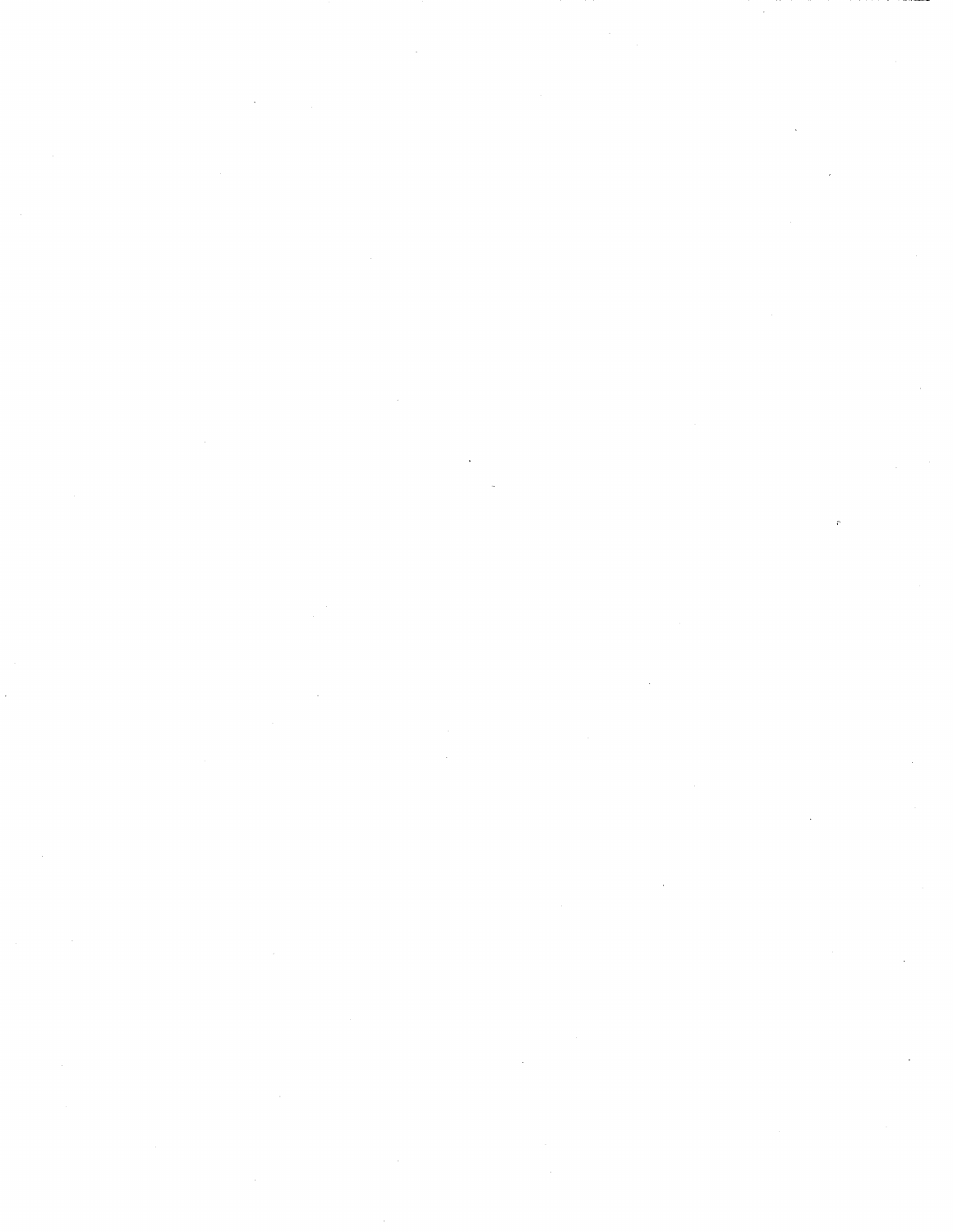# REGULATORY ANALYSIS GUIDELINES

0

#### I

#### PURPOSE

The principal purpose of these Regulatory Analysis Guidelines is to ensure that the NRC regulatory decisions are based on adequate information concerning the need for and consequences of a proposed regulatory action and to ensure that cost effective regulatory actions, consistent with providing the necessary protection of the public health and safety and common defense and security, are identified. High quality regulatory analyses should serve as the basis for NRC<br>decisions. Therefore, a regulatory analysis must be included in all decision Therefore, a regulatory analysis must be included in all decision packages on matters covered by these guidelines.

# II

#### COVERAGE

- A. A Regulatory Analysis, which includes a discussion of any reasonable alternatives to the proposed action, shall be prepared for each proposed rule and final rule that, in the determination of the responsible office director or the Executive Director for Operations, will likely result in the following:
	- a. An annual effect on the economy of \$100,000,000 or more in direct and indirect costs, or
	- b. A significant impact on health, safety or the environment, or
	- c. A substantial increase in the cost to NRC licensees, permit holders or applicants, to Federal, state or local gove nments, and geographical regions, or
- \*B. A Regulatory Analysis shall also be prepared for other rules and generic requirements not covered above when directed by the Commission or the Executive Director for Operations.

The EDO has directed that other rulemaking actions not covered by the mandatory review categories above and non-rulemaking generic requirements submitted for review or approval by the Committee to Review Generic Requirements, the Deputy Executive Director for Regional Operations and Generic Requirements, the EDO or the Commission should also be supported by an analysis based on the guidance provided in Part III.B of the Guidelines but much less detail is required.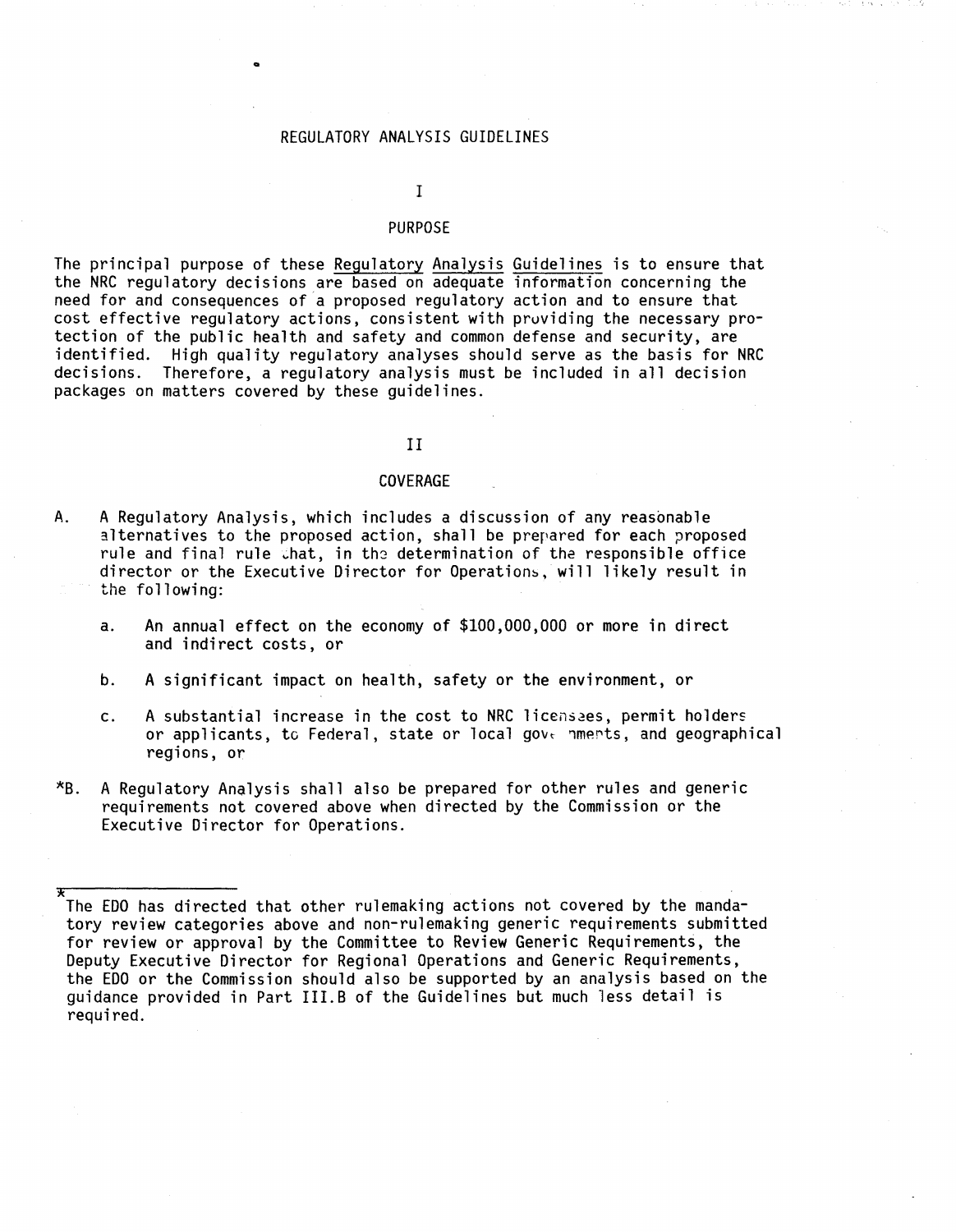#### GUIDELINES FOR PREPARING A REGULATORY ANALYSIS.

#### A. Instructions for Preparing a Regulatory Analysis

# 1. Introduction

The following guidelines are designed to provide a framework for structuring the analysis required to support proposed and final generic regulatory require-The analysis is intended to aid the staff and the Commission in determining whether to initiate a regulatory action, in selecting the preferred regulatory alternative, and in providing a coherent, understandable, and welldocumented explanation of why a particular action was recommended.

Making the performance of a regulatory analysis an integral part of developing a staff position on a proposed regulatory action. not as an afterthought simply to meet a procedural requirement, a better ind more efficiently prepared analysis should result. Also use of the procedures to outline the scope of the analysis could significantly aid in determining the level of effort and associated rescurces required to perform a regulatory analysis as well as contributing to the early identification of potential alternatives, possible consequences and information that may be needed to perform the analysis.

A regulatory analysis should accompany all proposed rules and final rules which are covered by these guidelines which are forwarded for review by the Committee to Review Generic Requirements or the Deputy Executive Director for Regional Operations and Generic-Requirements, or submitted for decision by the Executive Director for Operations or the Commissioners.

# *2.* Scope of the Analysis

The scope of the regulatory analysis should primarily be in proportion to the safety significance of the regulatory action being addressed. However a rule or generic requirement of small safety significance and large potential costs should be rigorously analyzed. The emphasis in implementation of the procedures should be on simplicity, flexibility, and common sense, both in terms of the type of information supplied and in the level of detail provided. Since the principal purpose of the procedures is to assure that the proposed action has been sufficiently analyzed and the rationale for its selection well documented, staff efforts should be primarily dedicated to achieving this purpose rather than spending great effort rigorously analyzing an alternative when it has become apparent that the alternative will not be acceptable. However, the written narrative should indicate the rationale for rejecting any alternative that was seriously considered even though the effort required to reach the decision was limited.

#### III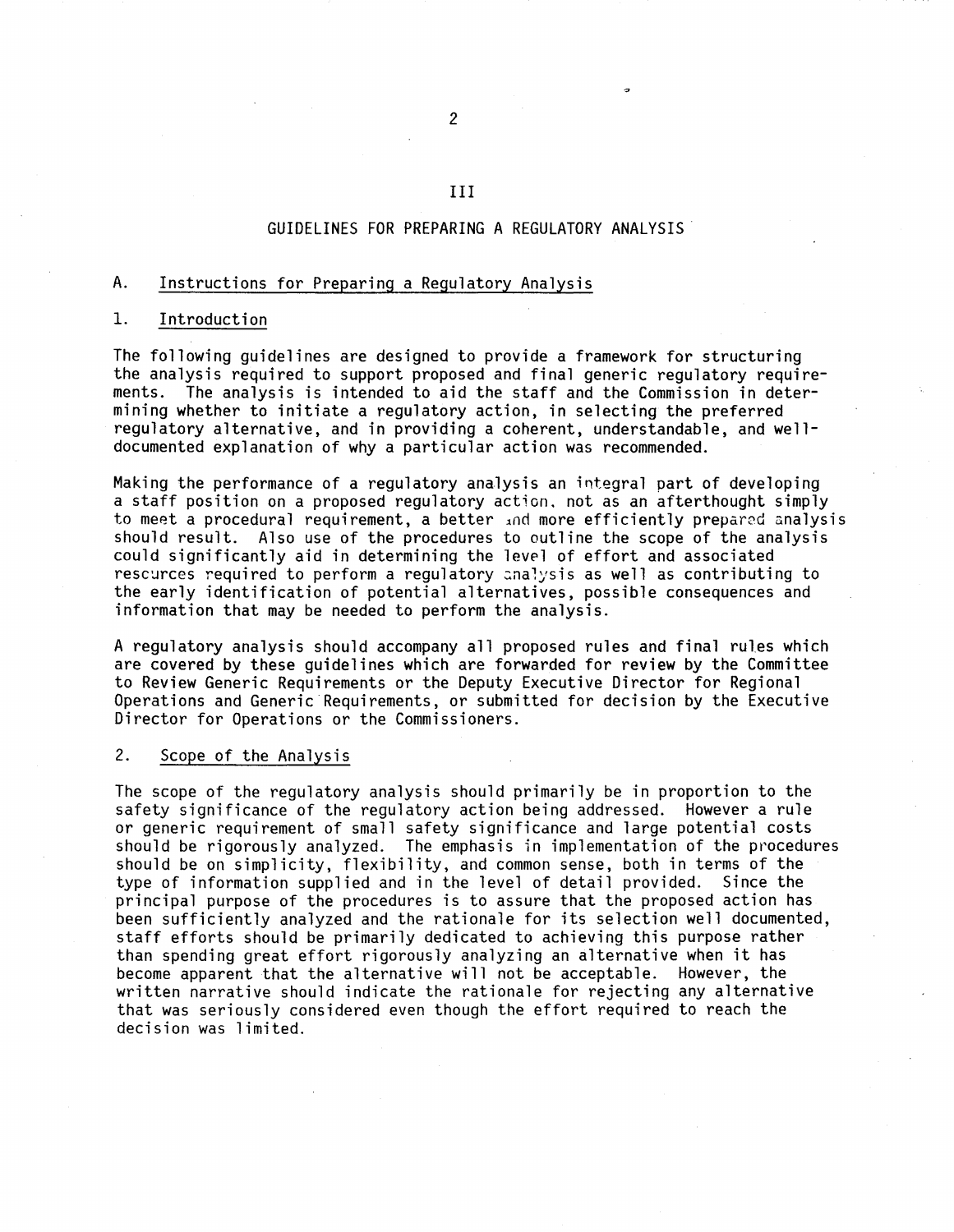# 3. Consideration of Alternatives

A Regulatory Analysis prepared for a proposed rule or final rule covered by Section II.A of these guidelines should include a discussion of any reasonable alternatives to the proposed action. Alternatives considered should be confined to major alternative regulatory approaches rather than to relatively minor variations of the proposed action. Among alternatives that could be considered are taking no action at all, making more effective use of existing enforcement mechanisms, establishing performance standards and deregulation when appropriate. The extent to which costs and benefits should be assessed for alternatives is to be determined by the responsible office director.

# 4. Analyses Required by Statute

Information collection requirements (application, reporting and recordkeeping) affecting ten or more persons or organizations must be approved by the Office of Management and Budget (OMB) pursuant to the Paperwork Reduction Act. Instructions for addressing factors needed to obtain the OMB's approval are contained in Appendix A. These factors must be addressed in the regulatory analysis when the alternative regulatory actions involve information collections.

Where a rulemaking action is likely to have a signifi:ant impact on a substantial number of small entities, the Regulatory Flexibility Act requires that the impact be addressed specifically. Appendix B provides quidance on the factors that must be addressed when evaluating economic impacts on small entities.

# 5. Relationship to the Generic Environmental Impact Statement

In those circumstances where a Generic Environmental Impact Statement (GElS) has )een prepared and forms the basis for the proposed action, a brief summary of the GEIS will be an acceptable substitute for Sections III.B.1,2,3,4 of the regulatory analysis quidelines which address the pichlem, objectives, alternatives, and consequences, respectively. Staff will have to provide an explanation of the rationale for selecting the proposed action and rejecting other alternatives considered in the GElS (Section III.B.5), and describe the implementation schedule and relationship of the proposed action to other requirements and programs (Section 11I.B.6).

# B. Contents and Format of the Regulatory Analysis

#### 1. Statement of the Problem

Explain the nature of the problem that will be addressed by the proposed regulatory requirement and why any action is necessary at this time. Identify the class or classes of licensees, reactors or other facilities affected by the problem. Discuss any applicable existing or proposed NRC regulatory actions that currently address the problem, their achievements and costs, and significance of taking no action to address the problem.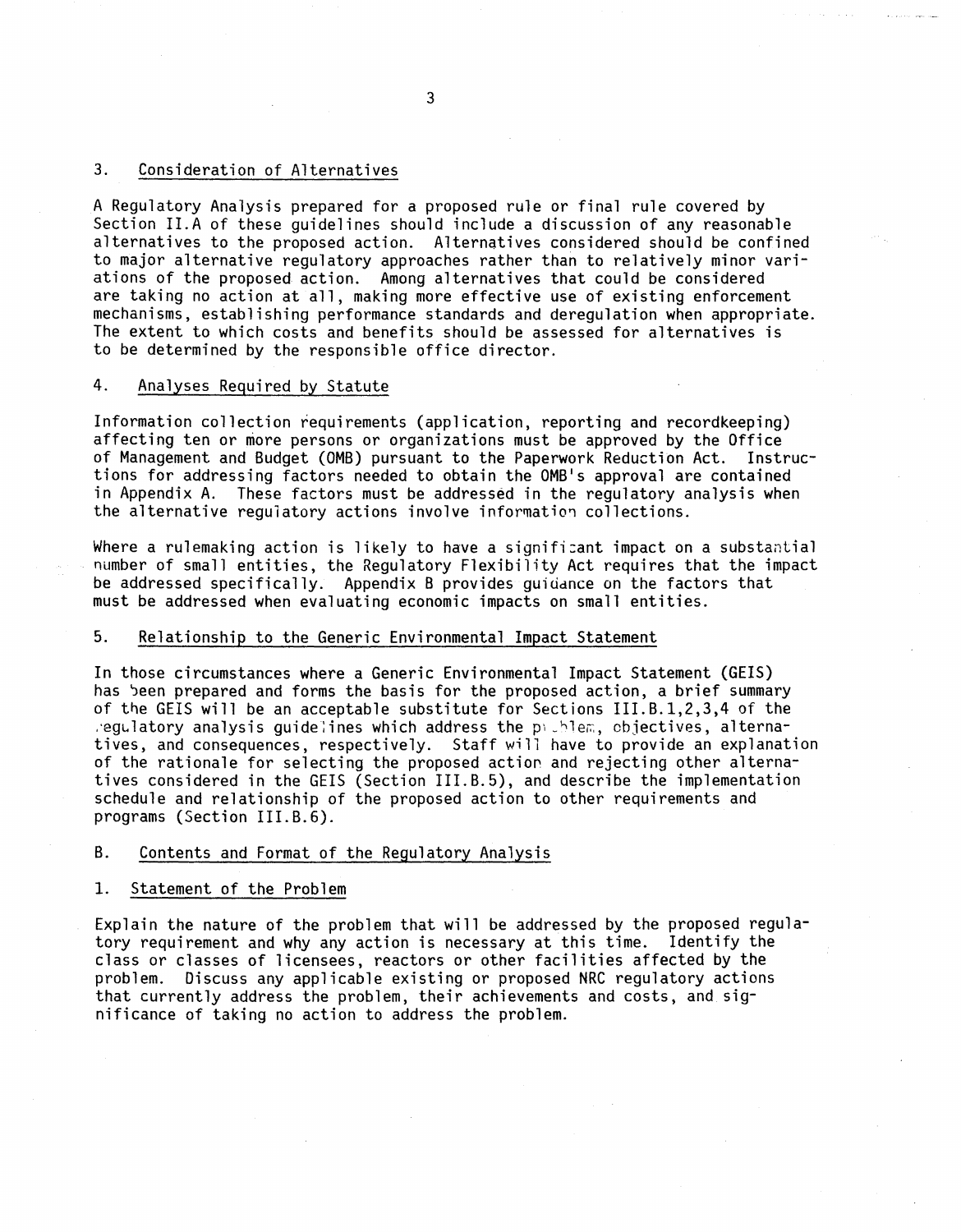# 2. Objectives

Within the general objectives of protecting the public health and safety and the common defense and security and of identifying cost-effective alternatives, precisely state the specific objectives that the proposed regulatory action is designed to achieve.

#### 3. · Alternatives

Identify any reasonable alternatives considered for achieving the specific regulatory objectives.

#### 4. Consequences

Provide an analysis of each alternative considered that discusses the following factors:

a. Costs and Benefits of Alternatives

For proposed rules and final rules above the thresholds set forth in Section II the regulatory analysis should describe the benefits and the costs, including any cumulative effects, that may result from the implementation of the proposed requirement or any reasonable alternative that was considered. Examples of the types of effects that could result in a cost or benefit are listed in Appendix D. The analysis should also identify the classes of persons or organizations who will receive the benefits, or incur the costs from the proposed alternatives. These could include licensees, vendors, licensee suppliers or contractors, the NRC staff, Federal, State or local governments or small business establishments and other small entities. Any effects on geographical regions should also be identified.

The sources of cost data and methodologies for deriving costs and benefits should be identified and referenced. Every attempt should be made to quantify the costs and benefits that may result from a particular alternative, even if uncertainties in the data prevent a precisely accurate numerical estimate. Where it is not possible to quantify costs and benefits, the reason should be indicated; and the analyst should describe the nature and extent of the costs or benefits in as precise and succinct a manner as possible. All assumptions and uncertainties underlying the data and methodologies should be stated.

Where possible, costs and benefits should be expressed in safety, occupational exposure or monetary terms. Monetary costs and benefits should be expressed in present value through the use of an annual discount rate of ten percent (10%). However, other discount rates may be used to test the sensitivity of the analysis. All benefits and costs which are expressed in monetary terms should be converted to constant dollars (i.e., dollars should not be adjusted to reflect anticipated inflation).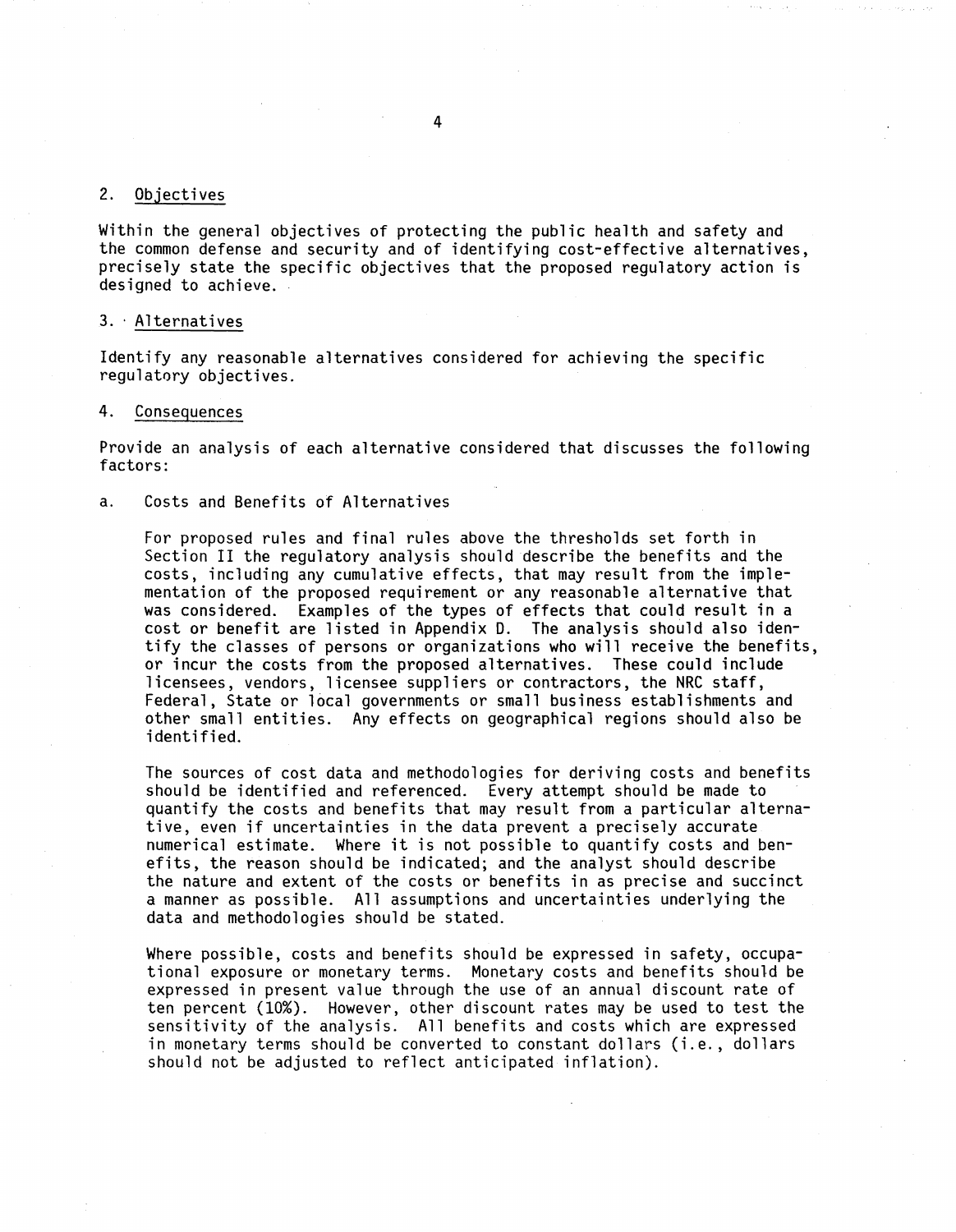The cost of complying with the proposed requirement or part of the proposed requirement through the use of a Regulatory Guide or other means deemed acceptable by the NRC should be specifically identified.

#### b. Impacts on Other Requirements

The effect of an alternative on all other NRC programs and requirements, as well as those of other government entities and licensees, should be considered. Any associated costs or benefits should be indicated. The considered. Any associated costs or benefits should be indicated. extent to which these effects are addressed should be in proportion to the significance of their impact on the other programs. Common sense should be used to avoid such considerations becoming a major study effort. To assist the staff in identifying impacts on other requirements or programs, use of a checklist such as the one described in Appendix C is recommended.

#### c. Constraints

Identify any constraints that affect the implementation of the alternative, including scheduling, enforceabilicy, oolicy, institutional, or legal considerations.

#### 5. Decision Rationale

Explain why, in light of the analyses performed, the proposed action is recommended and why other alternatives considered were rejected. Identify and reference the data or studies on which the decision is based, including ANSI or ASME standards, staff papers or other documents. Identify any decision criteria used. Also, it should be indicated if the proposed action represents the staff's definitive position on the subject, or if the requirement is the first or part of a series of related requirements to be issued.

#### 6. Implementation

#### a. Schedule for Implementing the Proposed Requirement

Describe the steps and schedule, or alternative schedules, that will likely be required to implement the proposed requirement. Include in the schedule any staff actions which will be needed. Sufficient information should be provided to demonstrate that the schedule or alternative schedules are realistic. When the proposed action involves short-term and long-term requirements, those requirements should be stated.

Where one or more classes of reactors or other facilities are affected, it should be demonstrated that sufficient time is provided to make required computations, allow the licensee, permit holder or applicant to design any needed new systems or modifications to existing systems, obtain any needed NRC approval of designs or changes in technical specifications, test and evaluate designs, procure equipment and labor, install equipment, develop operating procedures and train operators. Plant conditions which are necessary for installing equipment, conducting preoperational tests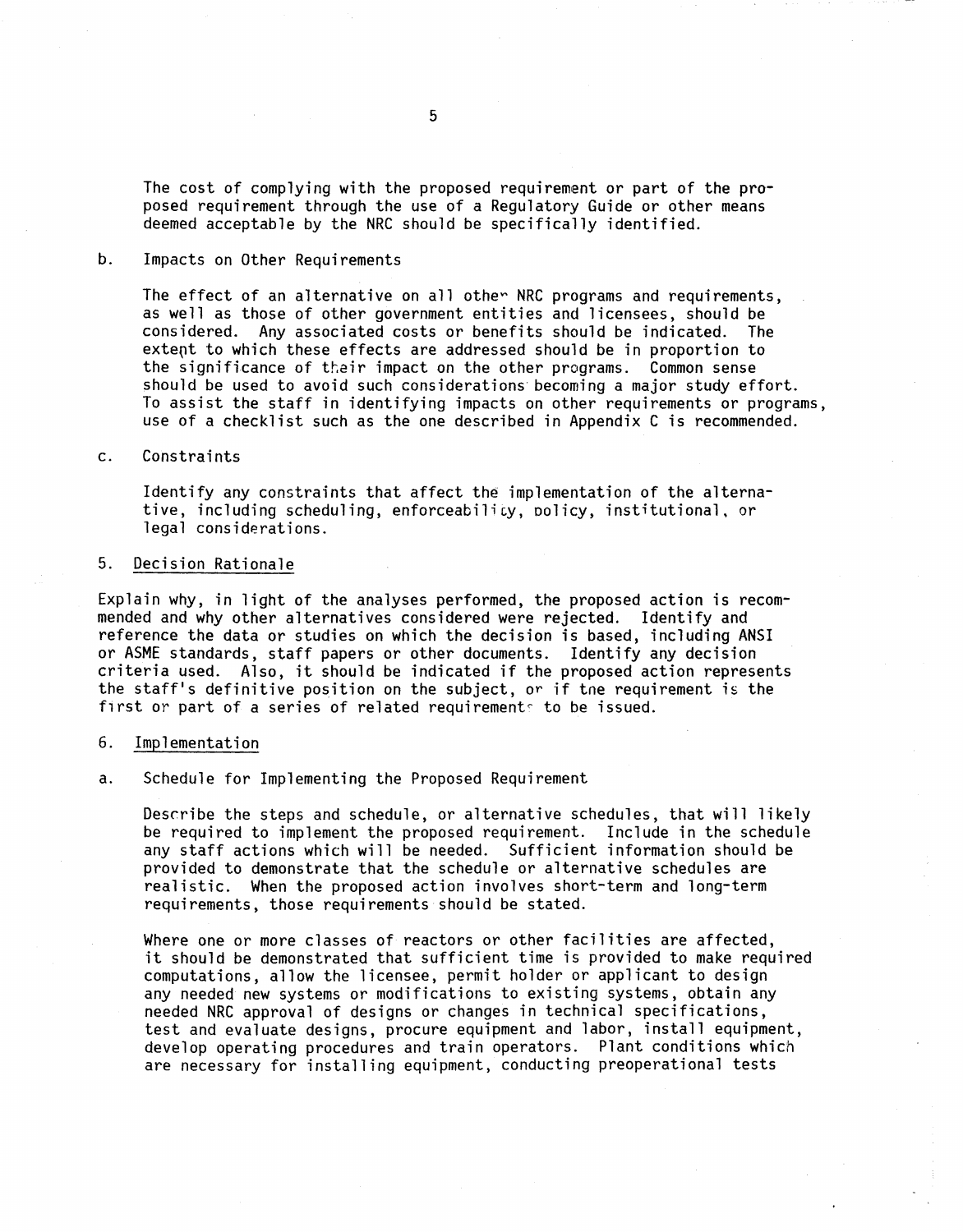and operable tests should be described. The length of time a plant must be shut down to meet the proposed requirements should be indicated. Also indicate whether any required new equipment is available in sufficient quantity to meet the needs of all affected licensees or whether it must be designed.

b. Relationship to Other Existing or Proposed Requirements

Indicate the relationship of the proposed action to other existing or proposed requirements, its effect on priorities for implementing other requirements for related activities, and if the proposed action means that other actions or systems or prior analyses need to be reassessed.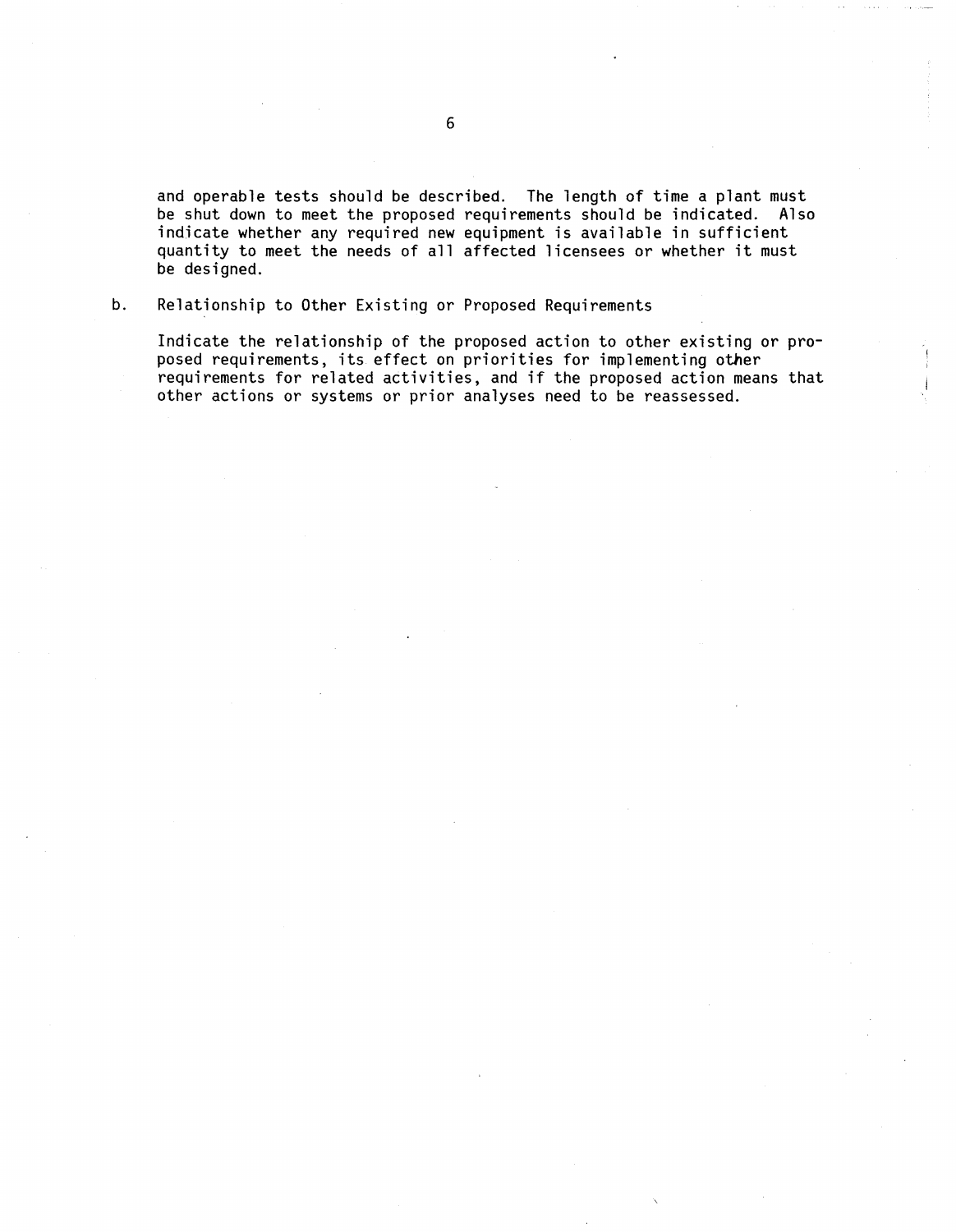# APPENDIX A

# Analysis Required to Support the Imposition of Information Collection Requirements

The Paperwork Reduction Act (P.L. 96-511) requires agencies to obtain a clearance from the Office of Management and Budget (OMB) for all information collection requirements (applications, reporting, recordkeeping) that affect 10 or more persons. The analysis required for OMB clearance must consider the necessity for the proposed information collection, its practical utility, the economic and time burden placed on the person subject to the requirement, and its cost to the federal government. All regulatory actions proposed by the staff that involve information collections, whether mandatory or voluntary, must be accompanied by an OMB Supporting Statement that justifies and describes the requirement. The regulatory analysis may constitute the supporting state-<br>ment. The following factors must be addressed in any requlatory analysis The following factors must be addressed in any regulatory analysis involving an action which imposes an information collection requirement.

#### 1. Justification

#### a. Need for The Information Collection

Explain why the information collection is needed (i.e., describe any problems that justify the need for the requirement and explain how it is the best means of achieving the regulatory objective).

# b. Practical Utility of the Information Collection

Explain to whom the information is to be reported and for what purpose it will be used. Decribe the NRC's capability to use the reported<br>information in a timely and useful fashio Explain the purpose for information in a timely and useful fashio requiring respondents to maintain information not required to be submitted to NRC.

#### c. Duplication With Other Collections of Information

If the requirement duplicates or overlaps other information collections made by the NRC or other government agencies, identify those information collections and explain why that information cannot meet the need being addressed.

#### d. Consultations Outside the NRC

Describe any consultations with other Federal, state or local government agencies or with other organizations or individuals regarding the information collection.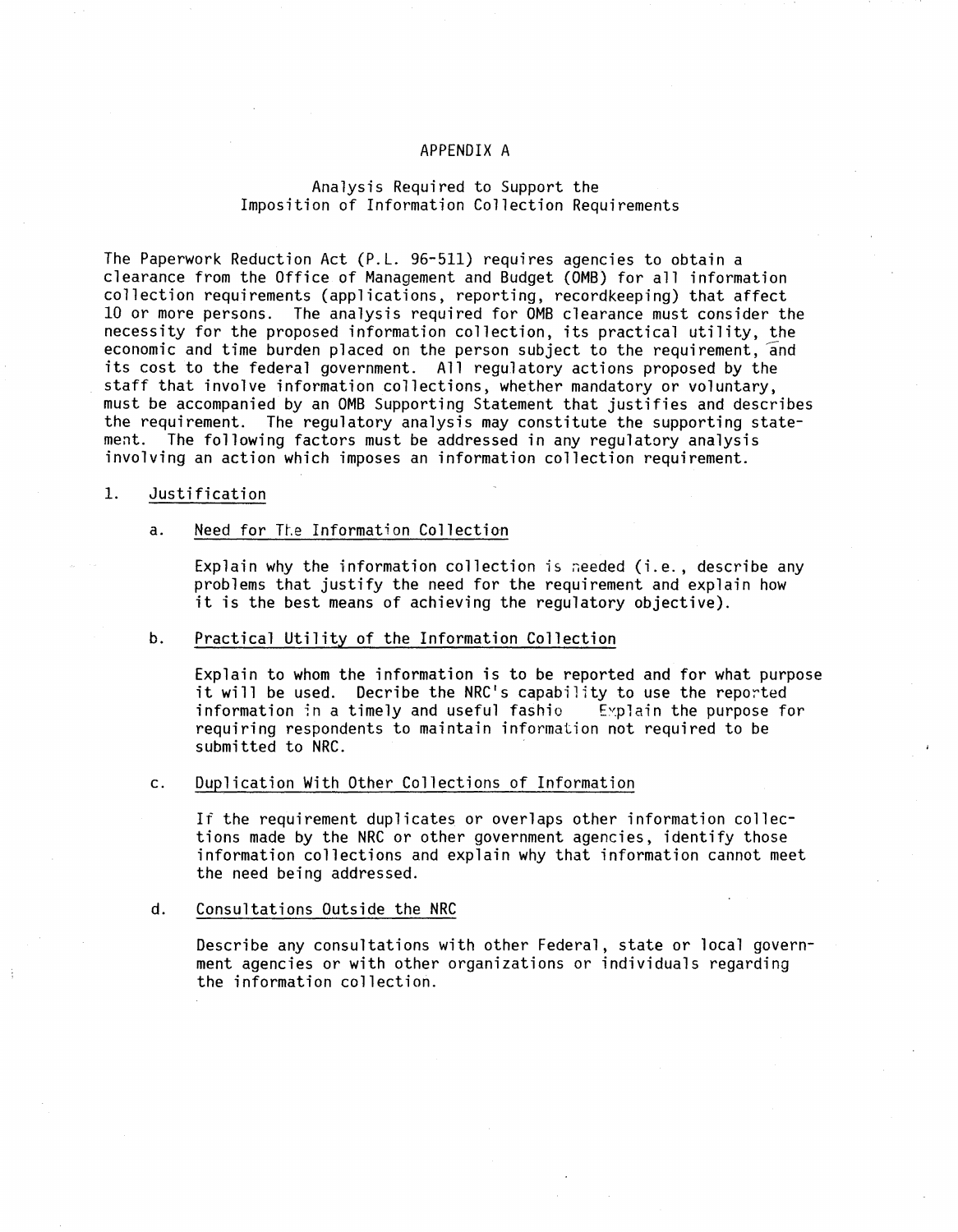# e. Other Supporting Information

Discuss any other information which may help in understanding and evaluating the need for and use of the information collection requirement.

# 2. Description of tile Information Collection

# a. Number and Type of Respondents

Identify the number and type of respondents to which the information collection requirement applies annually.

#### b. Reasonableness of the Schedule for Collecting Information

Describe the schedule for imposing the information collection requirement and explain why it is reasonable within the context of the need for the information.

#### c. Method of Collecting the Information

Ciscuss alternative methods, if any, for collecting the information. If alternatives are available, explain why the information collection requirement selected is the least burdensome method for achieving the regulatory objective, and is consistent with sound management practices. Examples of less burdensome methods include verification and review of a record at the licensee site rather than submission of a report, submission of reports or retention of records in microform rather than in paper copy, transmission of reports through use of automated word processing or computer means rather than by paper or microform, reduction in the number of copies distributed, simplification of format, accepting a similar report containing the same information, consolidation of two or more reports into a single report, or conducting interviews or telephone surveys of a sample segment of the licensees affected.

#### d. Record Retention Period

Identify the record retention period and explain why it is necessary. Provide justification where records are required to be retained for more than four years.

# e. Reporting Period

Identify the frequency with which the report must be submitted to the NRC or other organizations. If the report is required to be submitted more often than quarterly, the need for this more frequent reporting should be specifically described.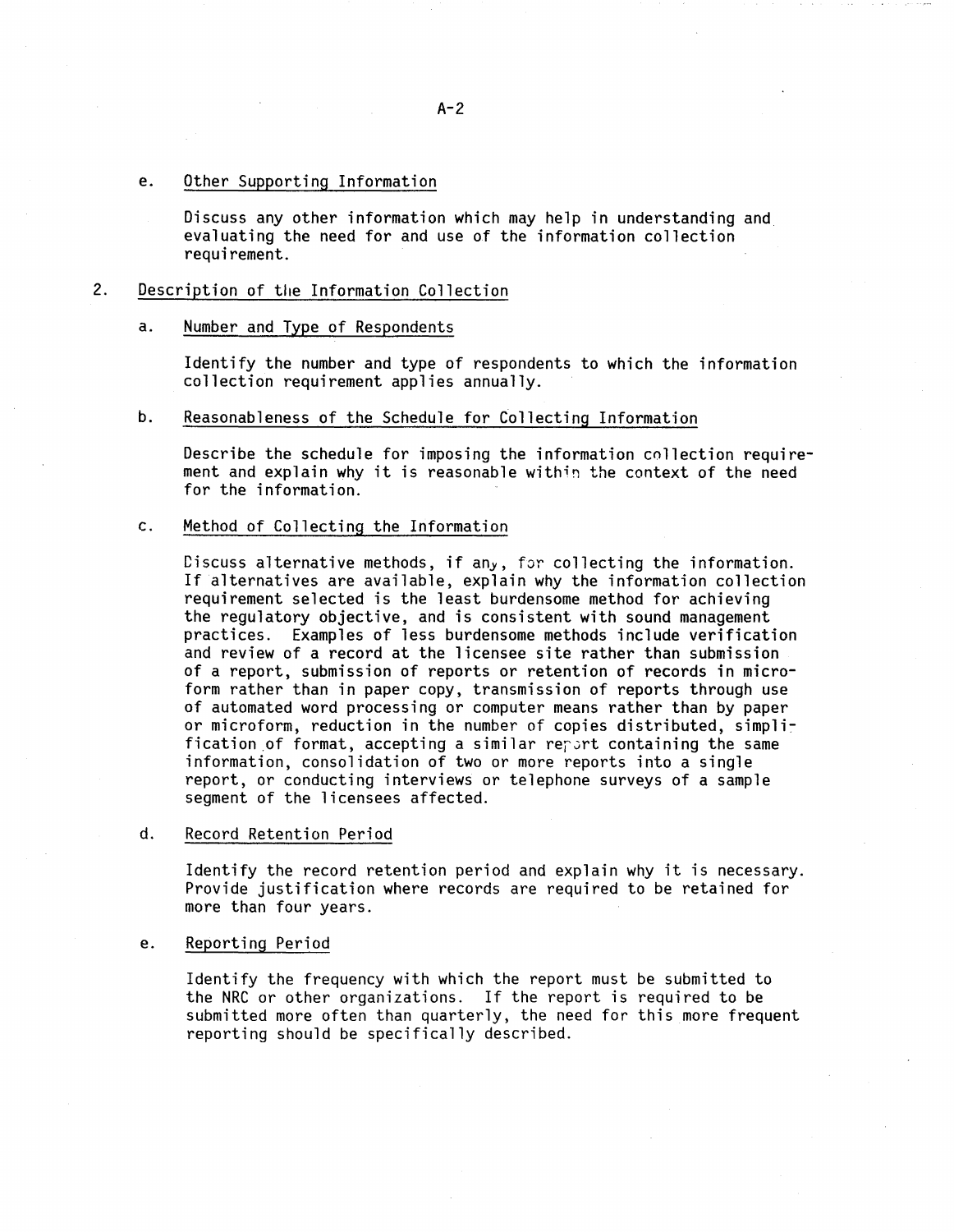# f. Copies Required to be Submitted

Identify the number of copies to be submitted, their distribution and usage. Provide justification where more than three (3) copies are required to be submitted.

#### 3. Estimate of Burden

#### a. Estimated Hours Required to Respond to the Collection

Indicate how much time (staff hours) the respondent will· spend annually if it is a recurring or multi-year requirement to comply with the information collection requirement.

#### b. Estimated Cost Required to Respond to the Collection

Indicate how much it will cost (dollars) the respondent annually to comply with the information collection requirement.

#### c. Source of Burden Data and Method for Estimating Burden

Indicate the sources from which burden estimates were obtained and the method used to estimate the burden.

#### d. Reasonableness of Burden Estimates

Explain why the burden estimates are reasonable.

#### 4. Estimate of the Cost to the Federal Government

Describe the annual cost of the information collection to the NRC in terms of staff time and administrative exp\_nse. Costs include time and resources required to obtain, process and store the information, such as "the cost of information collection design development, tests, printing forms, mailing list compilation and maintenance, editing, coding, tabulation analyses and publication. If contractors are involved in the information collection, then their cost should be included."

Commission procedures for implementation of the Paperwork Reduction Act require each office, through its Information Management Coordinator, to submit the Supporting Statement to the Office of Administration for review before it is submitted to OMB for approval. Further information on procedures related to the Act will be published in NRC Manual Chapter 0230 "Federal Reports Management."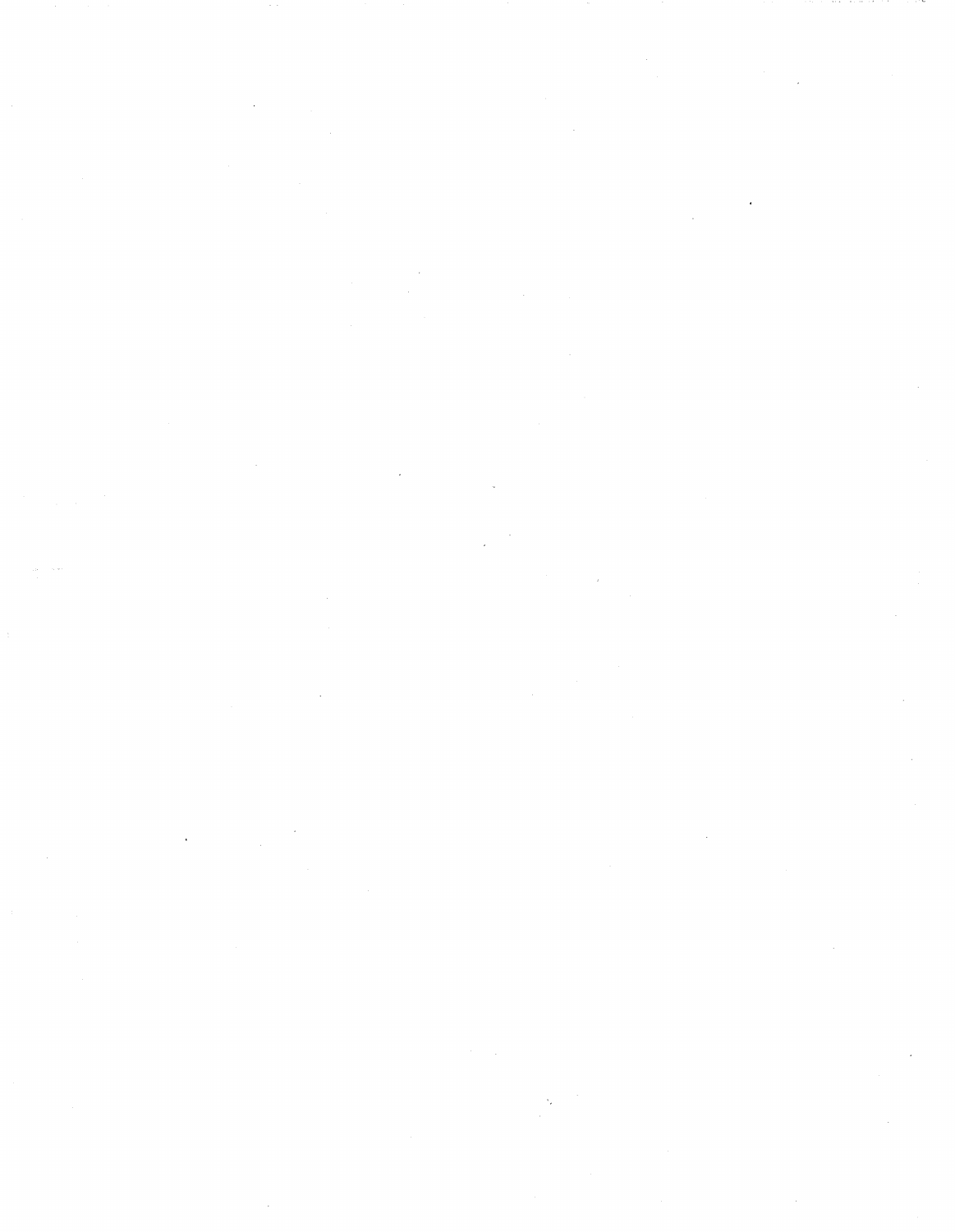#### APPENDIX 8

#### Analyses Required When a Substantial Number of Small Entities Will Be Impacted

The Regulatory Flexibility Act (P.L. 96-534) requires an analysis of any proposed rule, or final rule that is preceded by a proposed rule, which is likely to have a significant economic impact on a substantial number of "small entities" (small business establishments, non-profit organizations, and small government jurisdictions). The analysis must indicate the criteria used to identify the small entities (annual receipts for sales or service, number of employees, etc.) and explain how the regulatory action will affect the small entity. The analyst must determine whether a significant number of the small entities affected are likely to experience substantial economic consequences including additional burdens associated with information collection requirements as a result of the proposed rulemaking action. It must also include consideration of alternatives which could accomplish the objective of the proposed regulation while minimizing the economic impact on small entities.

In cases where a proposed rule will not have a significant economic impact on a substantial number of small entities, a "regulatory flexibility certification"<br>to this effect must be included in the Federal Pecister Notice. It should be noted that the Regulatory Flexibility Act applies only to rulemaking actions.

All the information required for purposes of the Requlatory Flexibility Act should be contained in the analysis prepared pursuant to the Regulatory Analysis Procedures and a separate analysis need not be prepared. For more information on the Act and its requirements, see "Guidance for Implementing the Regulatory Flexibility Act and the Preparation of Regulatory Flexibility Analyses," dated April 1, 1981 (Division of Rules and Records, Office of Administration).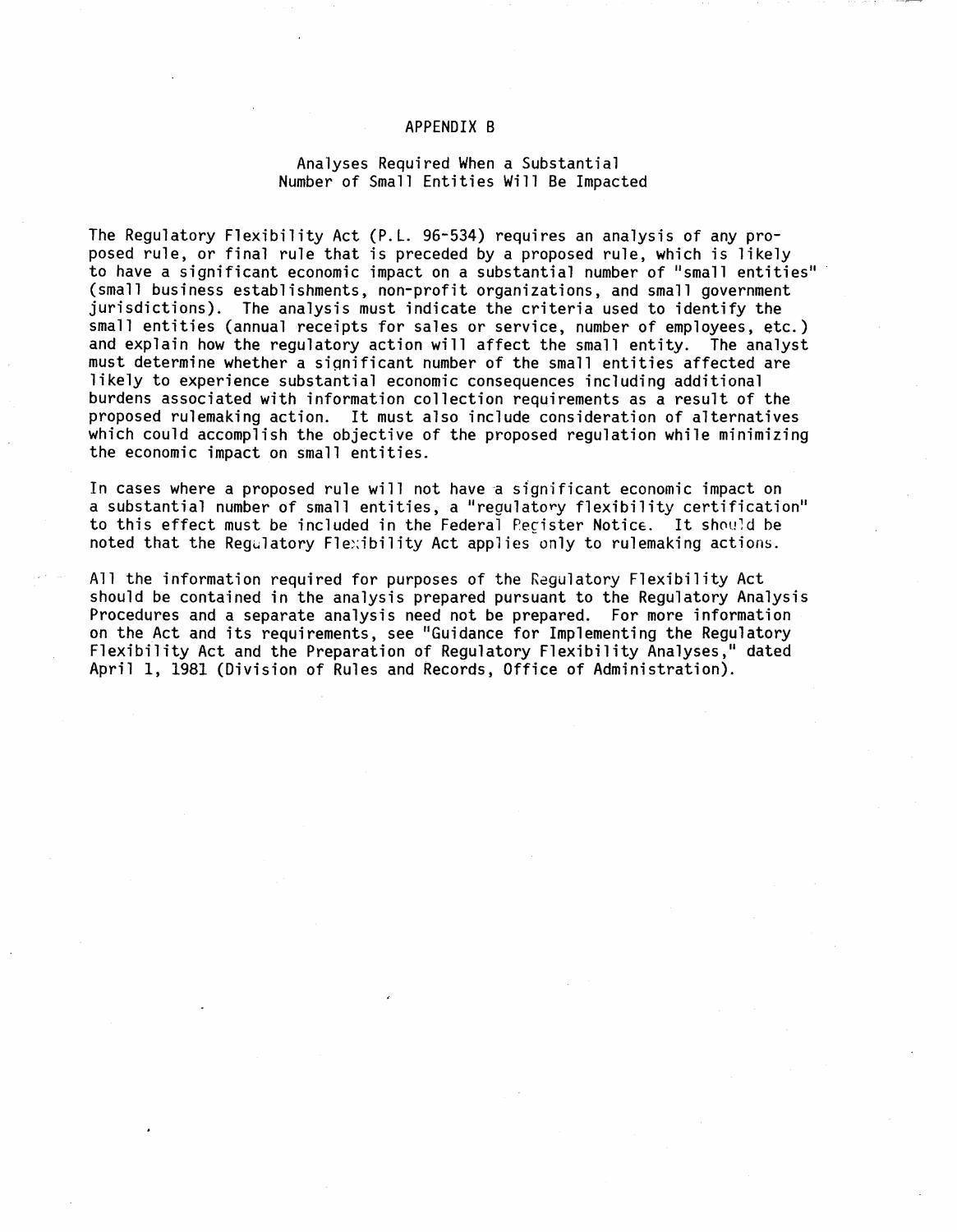$\label{eq:2.1} \frac{1}{\sqrt{2}}\int_{\mathbb{R}^3}\frac{1}{\sqrt{2}}\left(\frac{1}{\sqrt{2}}\int_{\mathbb{R}^3}\frac{1}{\sqrt{2}}\left(\frac{1}{\sqrt{2}}\int_{\mathbb{R}^3}\frac{1}{\sqrt{2}}\left(\frac{1}{\sqrt{2}}\int_{\mathbb{R}^3}\frac{1}{\sqrt{2}}\right)\frac{1}{\sqrt{2}}\right)\frac{1}{\sqrt{2}}\right)=\frac{1}{2}\int_{\mathbb{R}^3}\frac{1}{\sqrt{2}}\int_{\mathbb{R}^3}\frac{1}{\sqrt{2}}\left(\frac{1$  $\label{eq:2.1} \frac{1}{\sqrt{2}}\int_{0}^{\infty}\frac{dx}{\sqrt{2\pi}}\,dx\leq \frac{1}{2}\int_{0}^{\infty}\frac{dx}{\sqrt{2\pi}}\,dx.$  $\label{eq:2.1} \frac{1}{\sqrt{2\pi}}\int_{0}^{\infty}\frac{1}{\sqrt{2\pi}}\left(\frac{1}{\sqrt{2\pi}}\right)^{2\alpha} \frac{1}{\sqrt{2\pi}}\frac{1}{\sqrt{2\pi}}\frac{1}{\sqrt{2\pi}}\frac{1}{\sqrt{2\pi}}\frac{1}{\sqrt{2\pi}}\frac{1}{\sqrt{2\pi}}\frac{1}{\sqrt{2\pi}}\frac{1}{\sqrt{2\pi}}\frac{1}{\sqrt{2\pi}}\frac{1}{\sqrt{2\pi}}\frac{1}{\sqrt{2\pi}}\frac{1}{\sqrt{2\pi}}\frac{1}{\sqrt{2\pi}}$  $\label{eq:2} \frac{1}{\sqrt{2}}\sum_{i=1}^n\frac{1}{\sqrt{2}}\sum_{i=1}^n\frac{1}{\sqrt{2}}\sum_{i=1}^n\frac{1}{\sqrt{2}}\sum_{i=1}^n\frac{1}{\sqrt{2}}\sum_{i=1}^n\frac{1}{\sqrt{2}}\sum_{i=1}^n\frac{1}{\sqrt{2}}\sum_{i=1}^n\frac{1}{\sqrt{2}}\sum_{i=1}^n\frac{1}{\sqrt{2}}\sum_{i=1}^n\frac{1}{\sqrt{2}}\sum_{i=1}^n\frac{1}{\sqrt{2}}\sum_{i=1}^n\frac{1$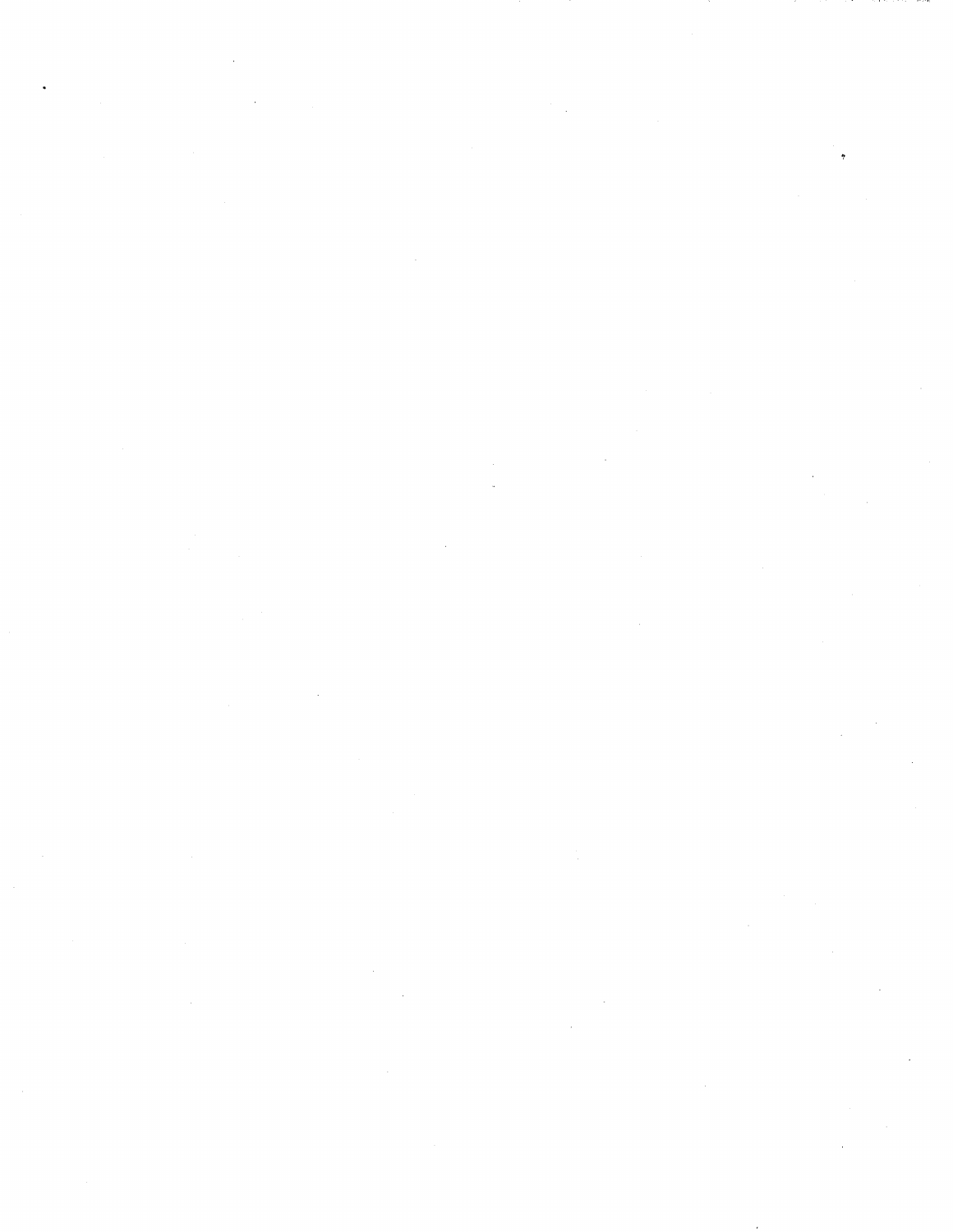#### APPENDIX C

Checklist for Identifying Potential Impacts on NRC Programs, Licensee Operations and Other Activities

| Alternative: |  |  |  |
|--------------|--|--|--|
| Analyst:     |  |  |  |

Date:

Instructions:

This sample checklist is designed to aid the analyst in identifying the impacts of each alternative regulatory action on other NRC programs, licensee operations and other activities. It is not intended to be all inclusive. Rather, it is intended to serve as a guide for the analyst who may develop a more comprehensive checklist that would apply to the particular program area. The analyst should indicate whether each alternative being considered will affect (1) NRC programs and requirements, (2) licensee programs and operations, (3) interagency or intergovernmental agreements between NRC and other agencies, (4) U.S. international agreements and commitments, and/or (5) other analyses required by law. The staff responsible for a specific activity should be consulted if the analyst cannot independently determine if an impact on the activity would result. Each area or program identified as being affected shoulu be. evaluated and addressed in the regulatory analysis.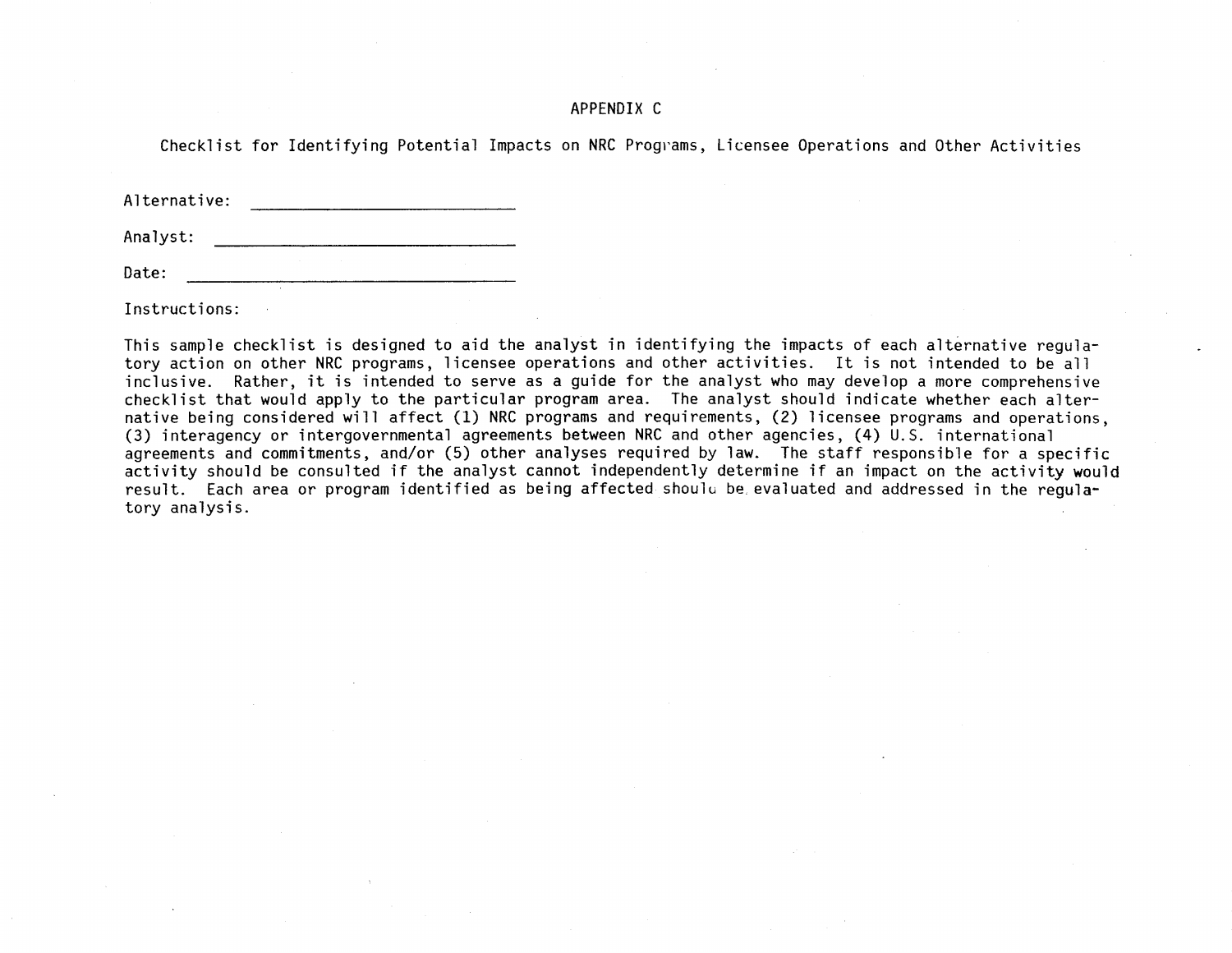# Checklist

# A. NRC Programs and Requirements and Licensee Operations

1. Indicate the areas or programs which may be affected by each alternative regulatory action being considered for each of the categories listed below:

|     |          |                                                                                                          |                             | NRC programs and requirements           |                                       |                         | licensee implementation*                        |                                                |
|-----|----------|----------------------------------------------------------------------------------------------------------|-----------------------------|-----------------------------------------|---------------------------------------|-------------------------|-------------------------------------------------|------------------------------------------------|
|     |          |                                                                                                          | <b>NRC</b><br>regulations** | Licensing<br>actions<br>under<br>review | Inspection/<br>enforcement<br>program | Operating<br>facilities | Facilities<br>in early<br>construction<br>stage | Facilities<br>in late<br>construction<br>stage |
| (a) | Reactors |                                                                                                          |                             |                                         |                                       |                         |                                                 |                                                |
|     | i.       | Reactor construction,<br>for example:                                                                    |                             |                                         |                                       |                         |                                                 |                                                |
|     |          | Seismology<br>a.<br>Welding<br>b.<br>Concrete<br>$C$ .<br>Fire protection<br>d.<br>Other (specify)<br>e. |                             |                                         |                                       |                         |                                                 |                                                |
|     | ii.      | Reactor operations,<br>for example:                                                                      |                             |                                         |                                       |                         |                                                 |                                                |
|     |          | Control room<br>a.<br>Safety checks/tests<br>b.                                                          |                             |                                         |                                       |                         |                                                 |                                                |

\* Licensee programs and operation.

\*\* Proposed or existing regulations or any implementing guidance such as Regulatory Guides, or NUREGs.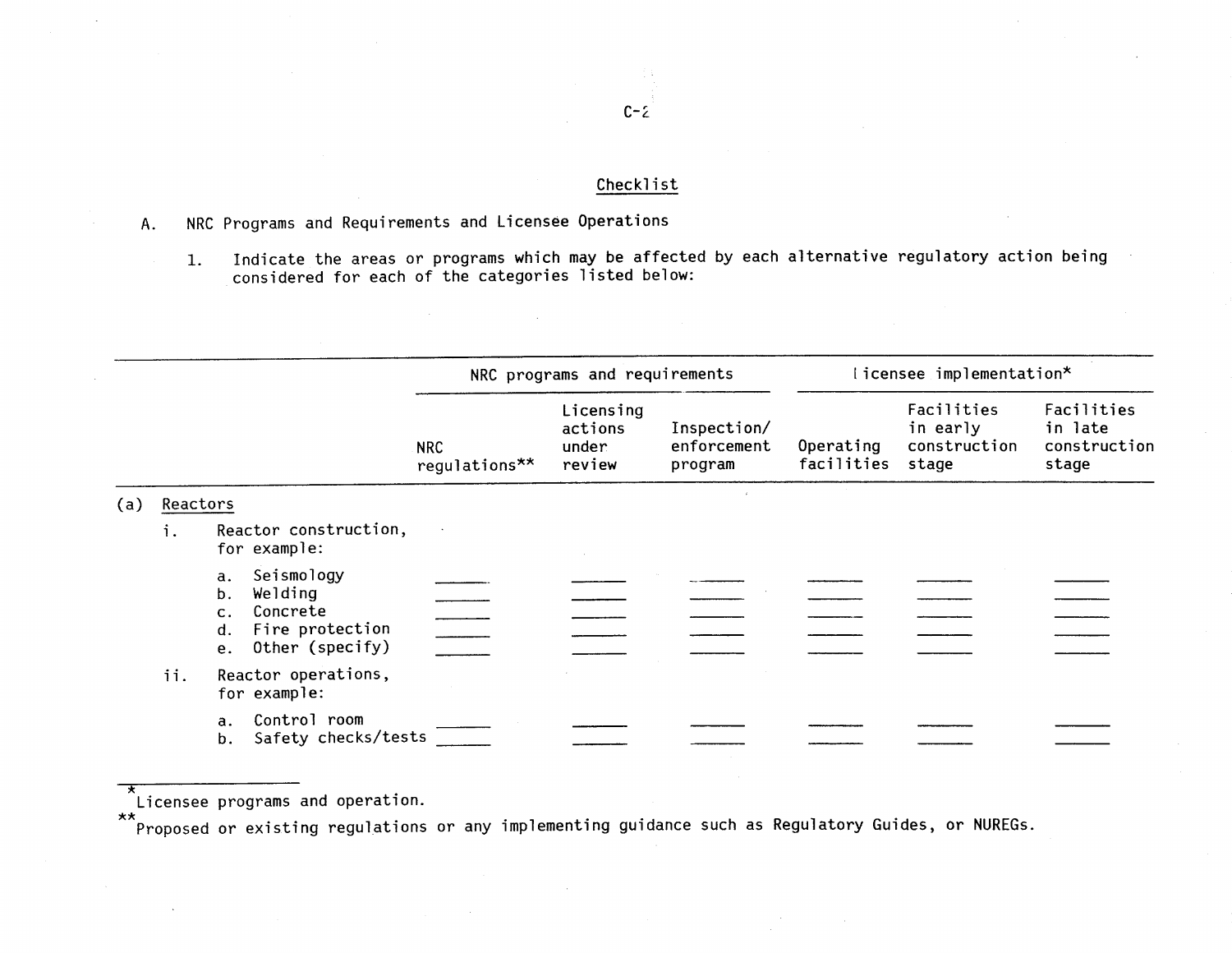|     |                |                                                                                         |                           | NRC programs and requirements           |                                       | Licensee implementation |                                                 |                                                |
|-----|----------------|-----------------------------------------------------------------------------------------|---------------------------|-----------------------------------------|---------------------------------------|-------------------------|-------------------------------------------------|------------------------------------------------|
|     |                |                                                                                         | <b>NRC</b><br>regulations | Licensing<br>actions<br>under<br>review | Inspection/<br>enforcement<br>program | Operating<br>facilities | Facilities<br>in early<br>construction<br>stage | Facilities<br>in late<br>construction<br>stage |
|     |                | Human factors<br>$c_{\rm}$ .<br>Fire protection<br>$d_{\star}$<br>Other (specify)<br>e. |                           |                                         |                                       |                         |                                                 |                                                |
|     | iii.           | Emergency preparedness                                                                  |                           |                                         |                                       |                         |                                                 |                                                |
|     | iv.            | Vendor reactor designs                                                                  |                           |                                         |                                       |                         |                                                 |                                                |
|     | V <sub>1</sub> | Protecting workers<br>from radiation                                                    |                           |                                         |                                       |                         |                                                 |                                                |
|     | vi.            | Protecting members<br>of public in<br>unrestricted areas                                |                           |                                         |                                       |                         |                                                 |                                                |
|     | vii.           | Protecting the<br>environment                                                           |                           |                                         |                                       |                         |                                                 |                                                |
|     |                | viii. Safeguards physical<br>security                                                   |                           |                                         |                                       |                         |                                                 |                                                |
|     | ix.            | Licensee personnel<br>access screening<br>program                                       |                           |                                         |                                       |                         |                                                 |                                                |
|     | X.             | Safeguards infor-<br>mation security<br>program                                         |                           |                                         |                                       |                         |                                                 |                                                |
| (b) | Materials      | Fuel Facilities and                                                                     |                           |                                         |                                       |                         |                                                 |                                                |
|     | i.             | Protecting workers<br>from radiation                                                    |                           |                                         |                                       |                         |                                                 |                                                |
|     | ii.            | Protecting members of<br>public in unrestricted                                         |                           |                                         |                                       |                         |                                                 |                                                |
|     |                | areas                                                                                   |                           |                                         |                                       |                         |                                                 |                                                |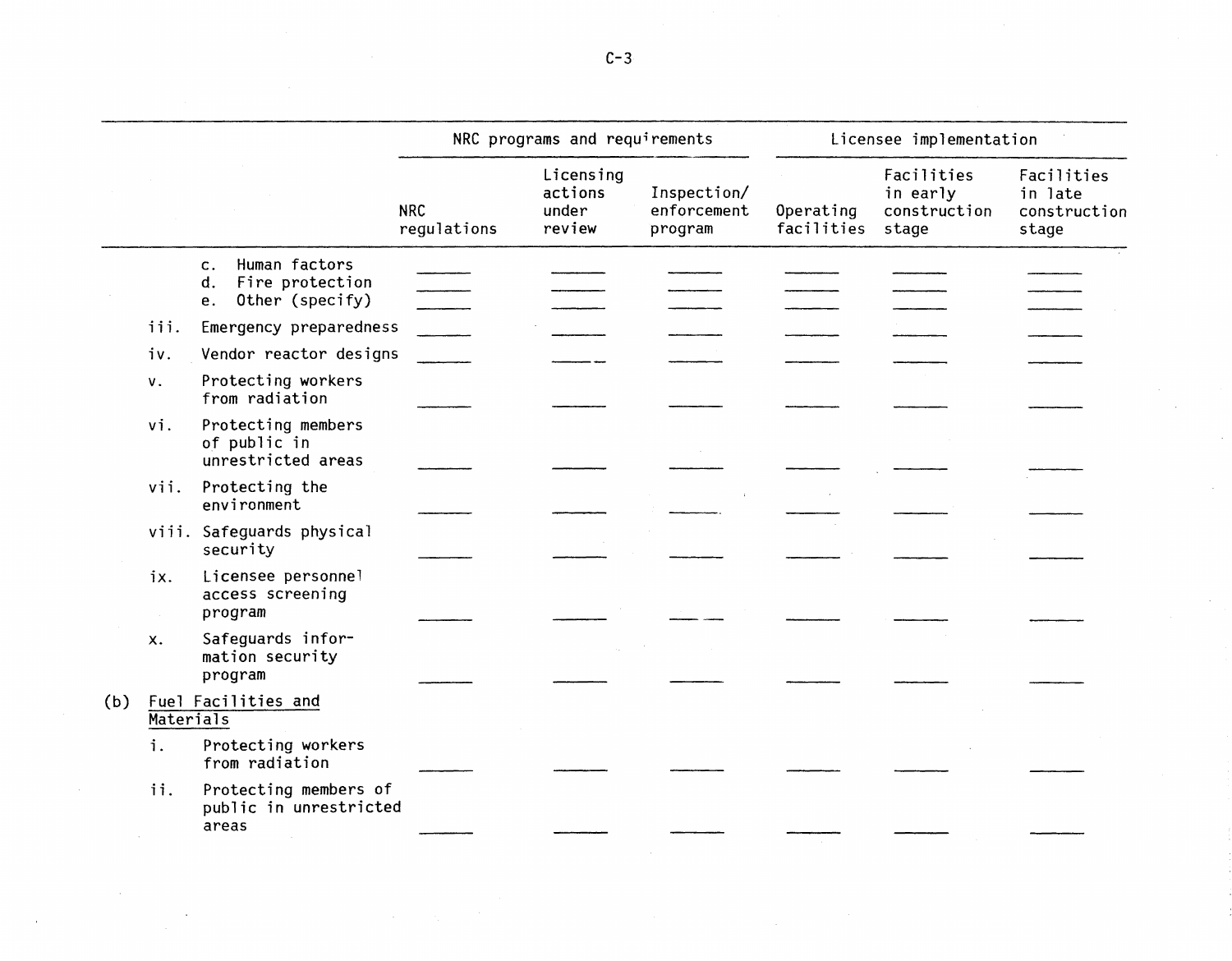|     |      |                                                        |                           | NRC programs and requirements           |                                       |                         | Licensee implementation                         |                                                |
|-----|------|--------------------------------------------------------|---------------------------|-----------------------------------------|---------------------------------------|-------------------------|-------------------------------------------------|------------------------------------------------|
|     |      |                                                        | <b>NRC</b><br>regulations | Licensing<br>actions<br>under<br>review | Inspection/<br>enforcement<br>program | Operating<br>facilities | Facilities<br>in early<br>construction<br>stage | Facilities<br>in late<br>construction<br>stage |
|     | iii. | Protecting the<br>environment                          |                           |                                         |                                       |                         |                                                 |                                                |
|     | iv.  | Emergency preparedness                                 |                           |                                         |                                       |                         |                                                 |                                                |
|     | ν.   | Safeguards material<br>control and account-<br>ability |                           |                                         |                                       |                         |                                                 |                                                |
|     | vi.  | Safeguards physical<br>security                        |                           |                                         |                                       |                         |                                                 |                                                |
|     | vii. | Licensee personnel<br>access screening<br>program      |                           |                                         |                                       |                         |                                                 |                                                |
|     |      | viii. Safeguards informa-<br>tion security<br>program  |                           |                                         |                                       |                         |                                                 |                                                |
|     | ix.  | Transportation<br>safety and security                  |                           |                                         |                                       |                         |                                                 |                                                |
| (c) |      | Waste management,<br>for example:                      |                           |                                         |                                       |                         |                                                 |                                                |
|     | i.   | Waste management<br>site construction                  |                           |                                         |                                       |                         |                                                 |                                                |
|     |      | Seismology<br>a.<br>Hydrology<br>b.                    |                           |                                         |                                       |                         |                                                 |                                                |
|     |      | Geology<br>$\mathsf{c}$ .<br>d.<br>Other               |                           |                                         |                                       |                         |                                                 |                                                |

 $C-4$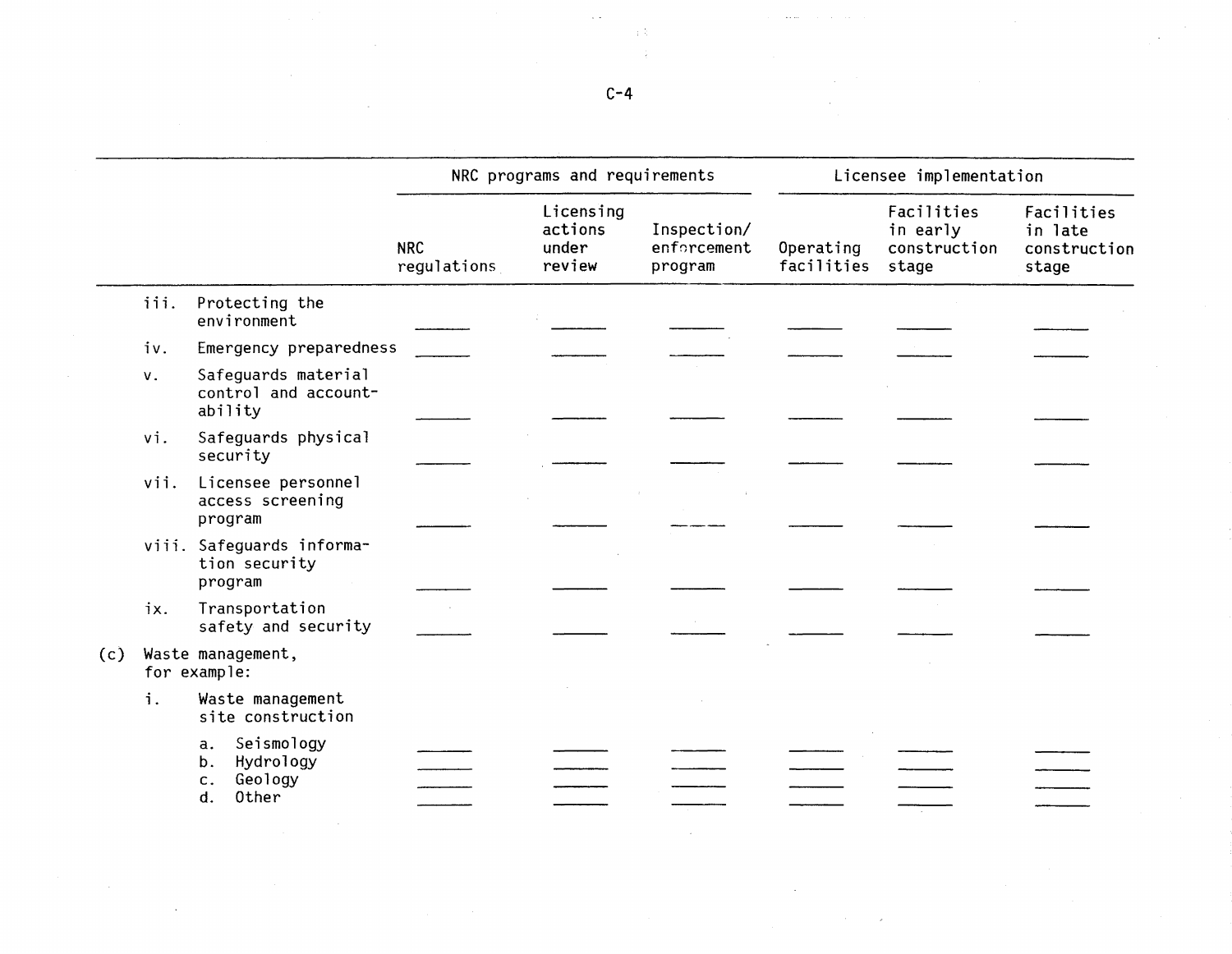|      |                                                              | NRC programs and requirements |                                         |                                       |                         | Licensee implementation                         |                                                |
|------|--------------------------------------------------------------|-------------------------------|-----------------------------------------|---------------------------------------|-------------------------|-------------------------------------------------|------------------------------------------------|
|      |                                                              | <b>NRC</b><br>regulations     | Licensing<br>actions<br>under<br>review | Inspection/<br>enforcement<br>program | Operating<br>facilities | Facilities<br>in early<br>construction<br>stage | Facilities<br>in late<br>construction<br>stage |
| ii.  | Site operations etc.                                         |                               |                                         |                                       |                         |                                                 |                                                |
|      | Public health<br>a.<br>Environmental<br>b.<br>considerations |                               |                                         |                                       |                         |                                                 |                                                |
| iii. | Closure, decommission-<br>ing and long-term<br>care, etc.    |                               |                                         |                                       |                         |                                                 |                                                |
| iv.  | Transportation                                               |                               |                                         |                                       |                         |                                                 |                                                |

- 2. Indicate whether or not the NRC staff will have difficulty in inspecting or enforcing the alternative regulatory action being considered.
- 3. Indicate whether the alternative regulatory action being considered will have an impact on the operational status of the facility
- 4. Indicate if the alternative regulatory action being considered will have an impact on the NRC:
	- i. Export/Import Responsibilities
	- ii. Rules of Practice (e.g., 10 CFR Part 2)
	- iii. Other (specify)

# B. Licensee Capabilities

1. Indicate whether or not the alternative regulatory action being considered will have an impact on: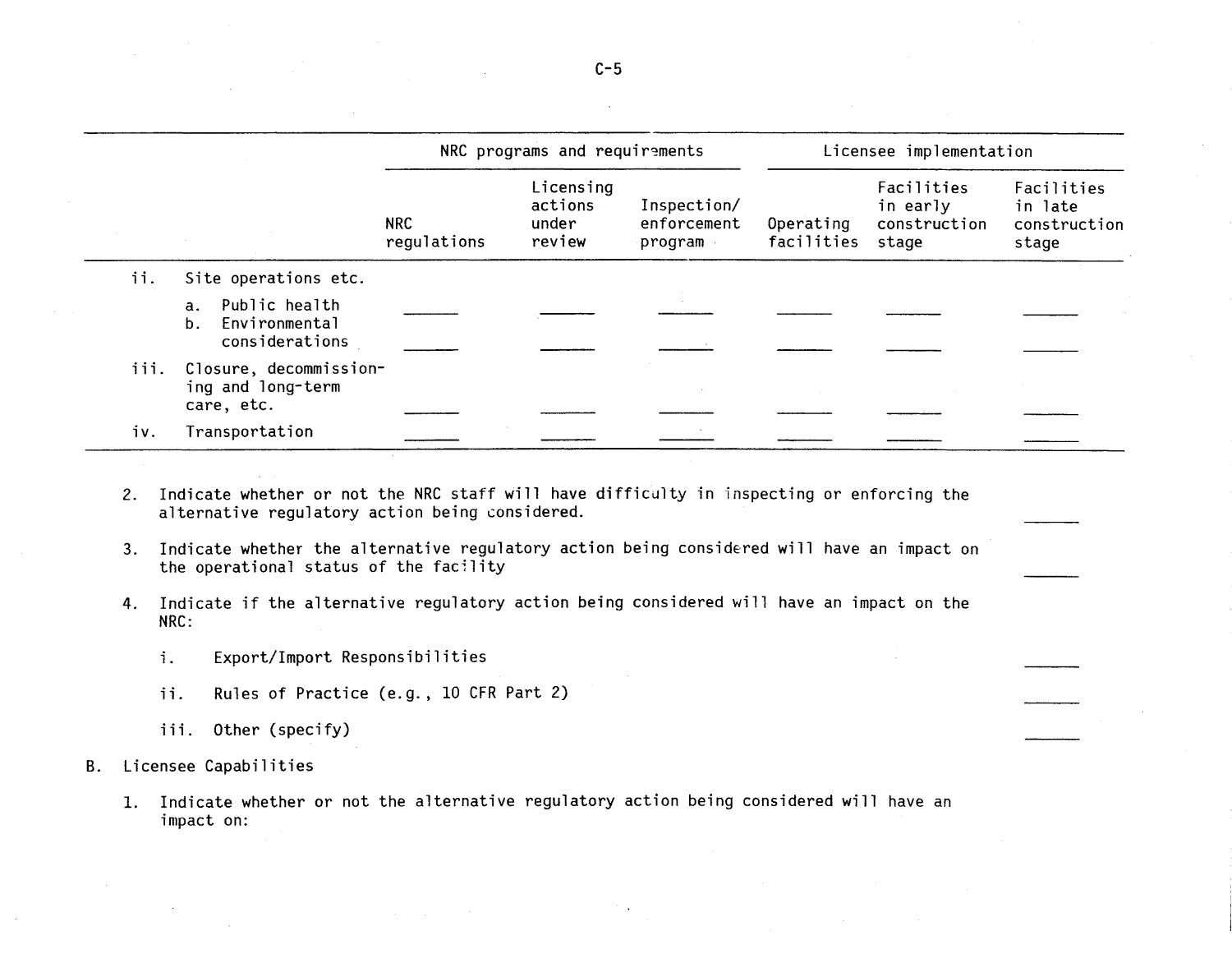- i. The size or quality of the licensee's staff
- ii. The licensee's ability to:
	- a. Develop new equipment or designs
	- b. Acquire contract services
- iii. The licensee's program for complying with the requirements of the license? (e.g., QA tests, training, reporting)
- C. Interagency or Intergovernmental Agreements
	- 1. Indicate whether or not the alternative regulatory action being considered will have an impact on:
		- i. The NRC State Agreements Program
			- a. Licensing of byproduct, source and small quantities of SNM (specifically address changes that may be required of individual states' licensing programs)
		- ii. Any agreements (MOUs) between NRC and other U.S. Ayencies (e.g., DOE, FEMA, EPA, DOT, DOL, DOJ)
		- iii. Other regulatory programs of Federal and State Agencies
- *D.* U.S. International Agreements
	- 1. Indicate whether or not the alternative regulatory action being considered will have an impact on:
		- i. Bilateral or multilateral agreements between U.S. and other nations relative to nuclear trade, imports or exports:
		- ii. U.S. agreements with international agencies (e.g., U.S. United Nations IAEA Safeguards agreement)
- E. Applicability of Other Analyses Required by Law
	- 1. Indicate whether or not the alternative being considered will impose an information collection (application, reporting, or recordkeeping) requirement? If applicable, refer to Appendix A.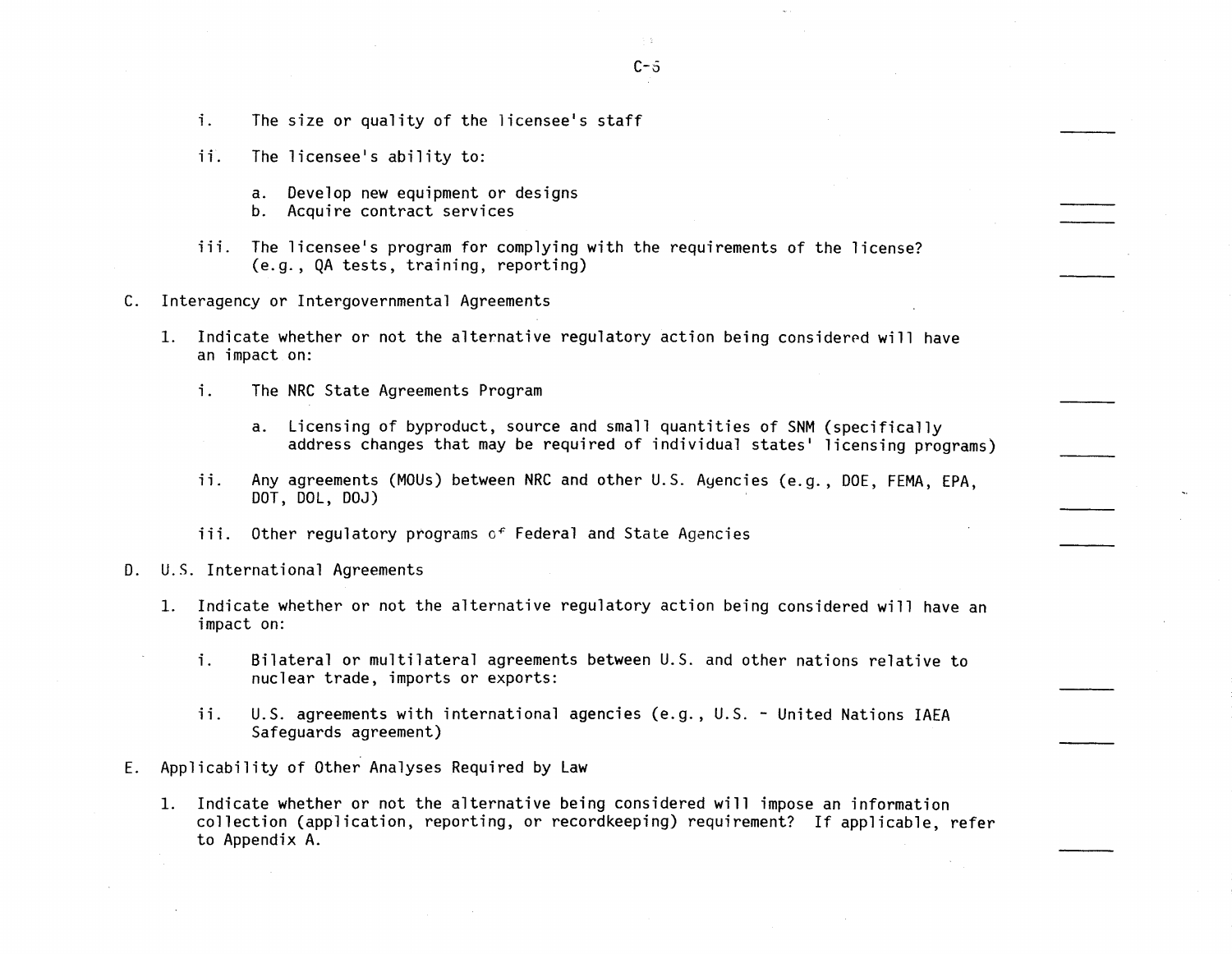2. Indicate whether or not the alternative being considered is likely to have a significant impact on a substantial number of small entities including those which may be licensees, vendors, or suppliers? If applicable, refer to Appendix B.

F. Indicate Impacts Not Referenced in Sections A through E

1. Specify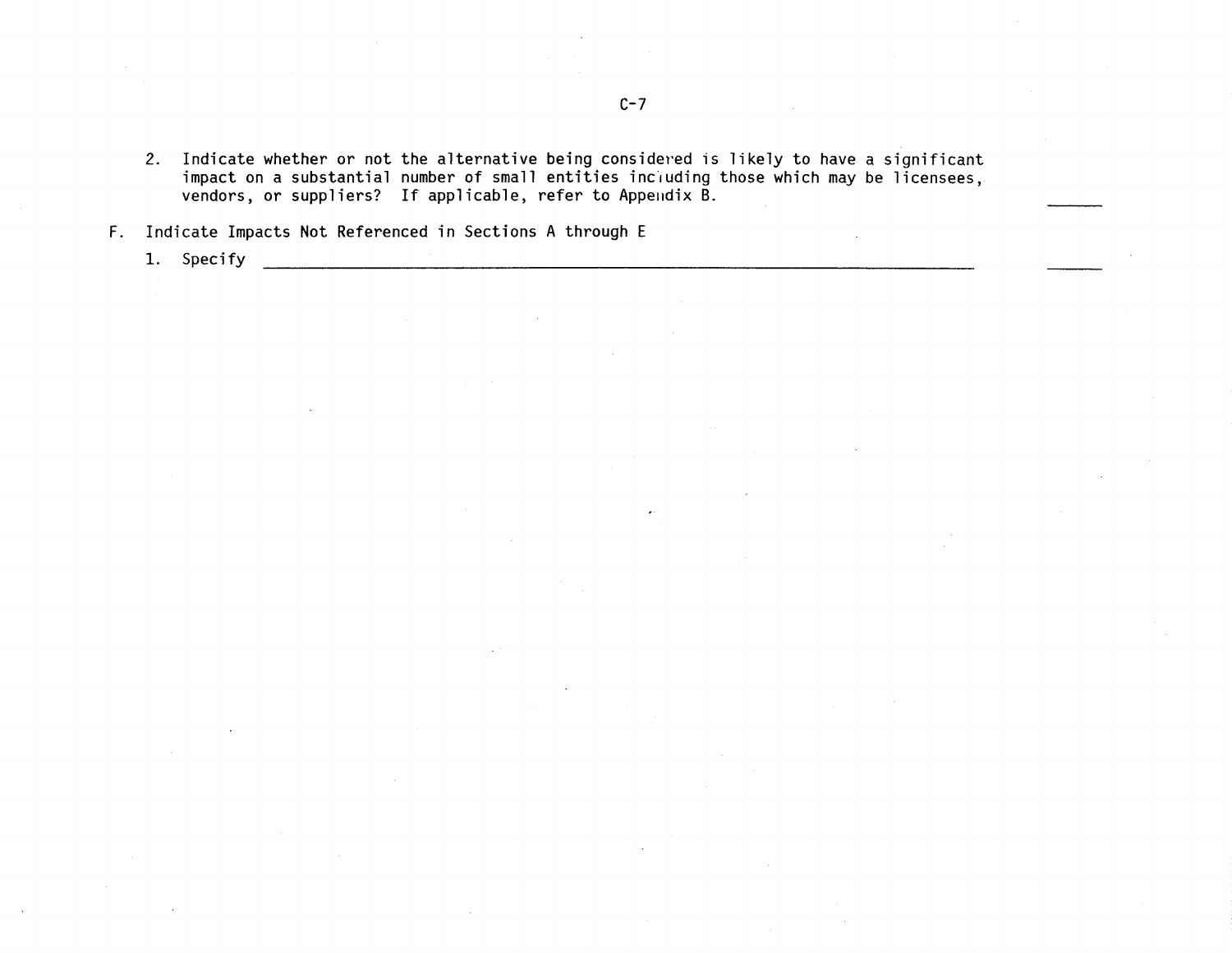$\label{eq:2.1} \frac{1}{\sqrt{2}}\int_{0}^{\infty}\frac{1}{\sqrt{2\pi}}\left(\frac{1}{\sqrt{2\pi}}\right)^{2}d\mu\left(\frac{1}{\sqrt{2\pi}}\right)\frac{d\mu}{d\mu}d\mu\left(\frac{1}{\sqrt{2\pi}}\right).$  $\mathcal{A}^{\text{max}}_{\text{max}}$  $\sim$ 

 $\label{eq:2.1} \mathcal{L}(\mathcal{L}^{\text{max}}_{\mathcal{L}}(\mathcal{L}^{\text{max}}_{\mathcal{L}}))\leq \mathcal{L}(\mathcal{L}^{\text{max}}_{\mathcal{L}}(\mathcal{L}^{\text{max}}_{\mathcal{L}}))$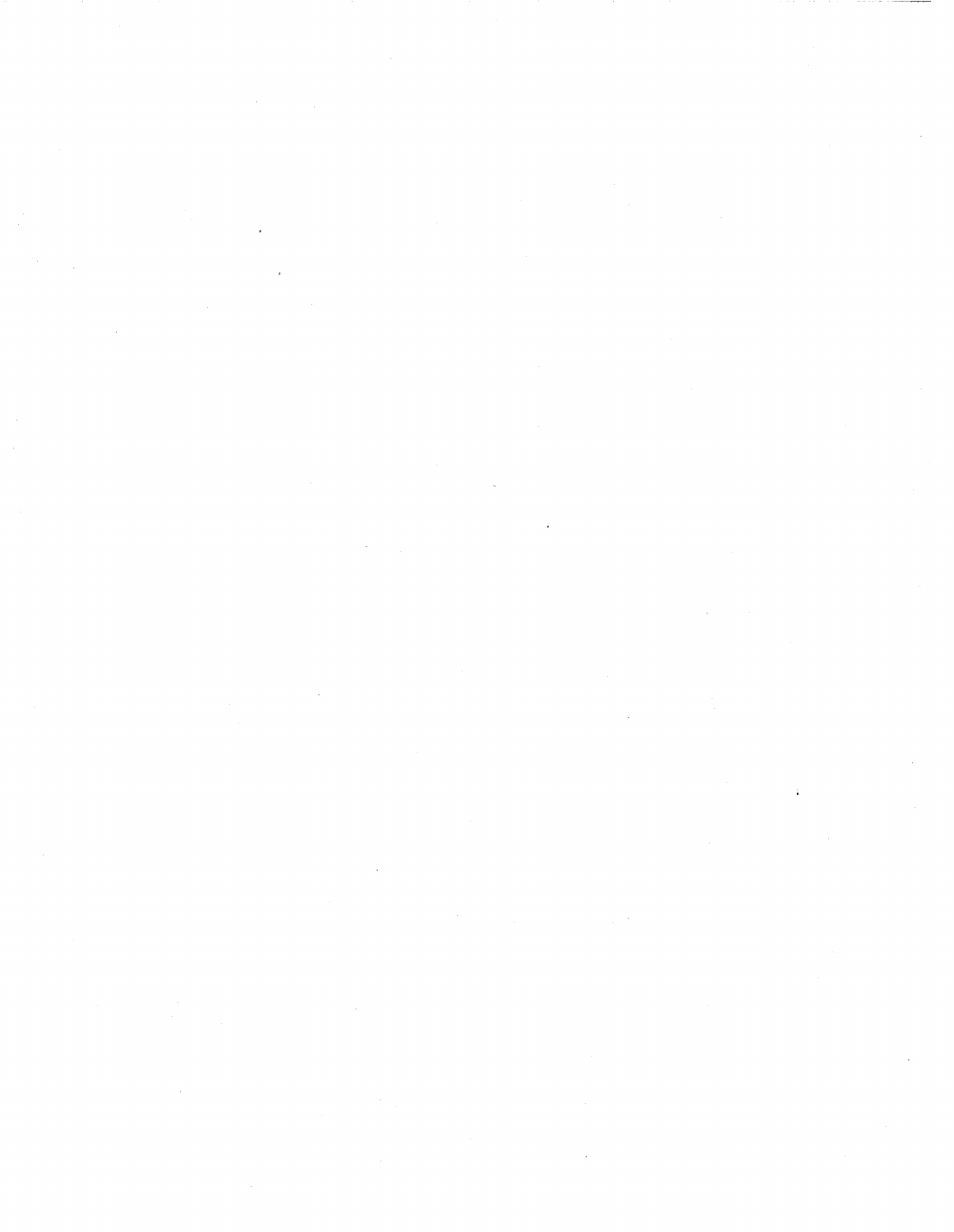#### APPENDIX *D*

#### Examples of Effects that could Result in a Cost or Benefit

# 1. RADIOLOGICAL SAFETY CONSEQUENCES

- (a) Change in accident probabilities; specify the accidents (old, new probabilities)
- (b) Change in failure probabilities; describe the equipment directly and indirectly affected by the proposed action (old, new probabilities)
- (c) Change in population at risk (percent and absolute)
- (d) Change in occupational exposure; during installation, operation or maintenance (rem)
- (e) Change in unplanned radioactive releases offsite (curies)
- (f) Change in routine radioactive effluent releases (curies)
- (g) Change in operator response times (seconds/minutes)
- (h) Change in maintenance capability  $f$ yes/no) (explain)
- (i) Change in NRC's inspection and enforcement capabilities (yes/no)

#### 2. SAFEGUARDS IMPACTS

- (a) Change in facility security (yes/no) (explain)
- (b) Change in materials control and accountability (yes/no) (explain)
- (c) Change in transportation security (yes/no) (explain)

#### 3. OPERATIONAL IMPACTS

- (a) Change in reactor availability (hours/days)
- (b) Change in facility downtime beyond that normally scheduled (hours/days)
- (c) Change in allowable reactor rating (percent and absolute)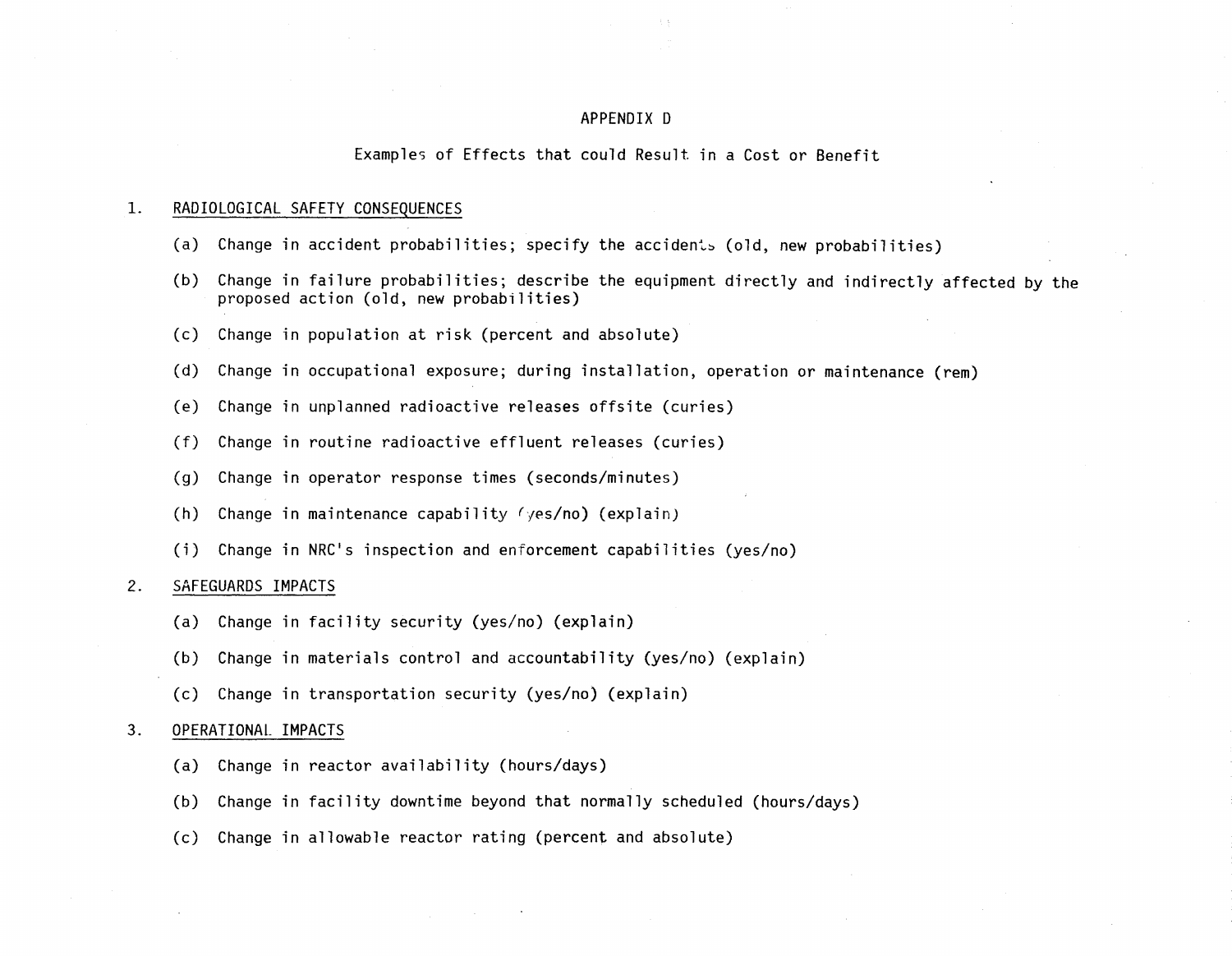#### 4. ECONOMIC IMPACTS

- (a) Construction cost change (dollars)
- (b) Operating cost changes (dollars)
- (c) Retrofit costs (dollars)
- (d) Recordkeeping and reporting cost changes (staff-hour; dollars)
- (e) Change in onsite personnel requirements (staff-hours)
- (f) NRC costs change; include contractor technical assistance costs (staff-hours or dollars)
- (g) Other increases in applicant expenditures for compliance with regulatory requirements (staff-hours or dollars)
- (h) Change in expected direct cost of an accident (dollars)

# 5. ENVIRONMENTAL IMPACTS

- (a) Change in water quality
- (b) Change in air quality
- 6. INFORMATION COLLECTION IMPACTS (Resulting from application, reporting or recordkeeping requirements)
	- (a) Annual licensee/applicant staff hours (hours)
	- (b) Annual licensee/applicant cost (dollars)
	- (c) Annual cost to the NRC (hours/dollars)
- 7. OTHER IMPACTS (for example)
	- (a) Consequences for small business (dollars/hours)
	- (b) Significant impacts on vendors, and equipment suppliers (yes/no)
	- (c) Anti-competitive consequences (impact on viability of existing firms to complete or provide equipment)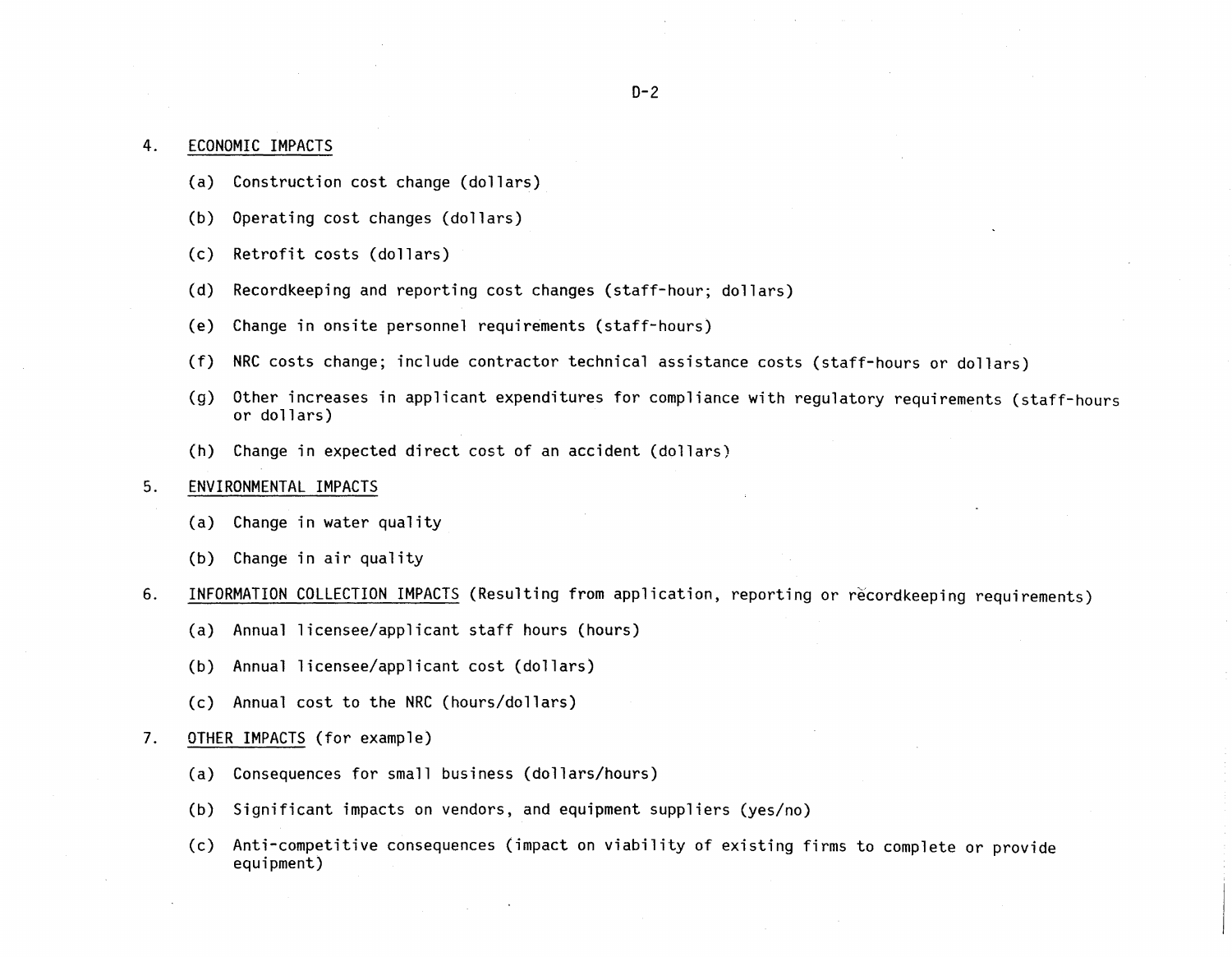- (d) Availability of skilled labor/professional assistance (regional employment figures by a relevant category)
- (e) Number of licensees affected